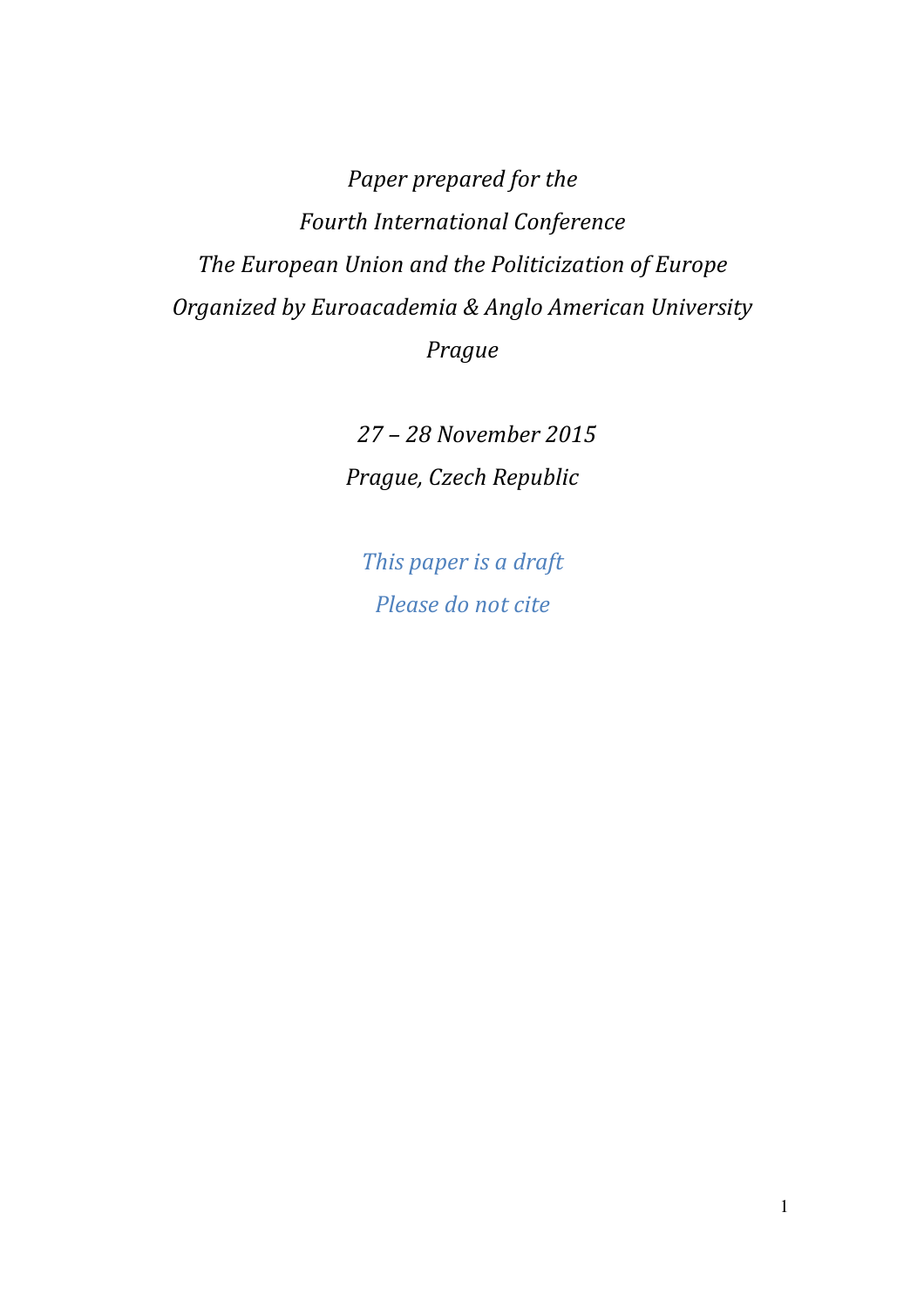# **Political discourses on Europe and European integration in national election manifestos and party programs**

Dr. Osman Sabri Kiratli Bogazici University, International Trade Department

**Abstract** How has the European narrative articulated in the political discourses of national parties in the member states, which frames have been adopted and to which direction has such articulations evolved in time? This paper addresses this question and critically discusses political parties' discourses towards Europe and European integration in three EU member states: Germany, which has always promoted further integration; the United Kingdom, which has consistently been a keen supporter of intergovernmentalism; and finally the Netherlands, one of the original six and a willing, yet cautious, supporter of supranational cooperation. Through a textual analysis of national election manifestos issued by the two biggest parties between 1955 and 2013 in each country, we aim to investigate the variance in national political cultures with respect to identity and selfidentification with Europe as a determining factor of support for the integration process. This paper concludes that although European integration is structured around a framework of interests in all the six party discourses under analysis, the construction of national identities and hence the articulation of national interest in EU membership as well as the visions for the political structure of the union vary greatly across cases.

### **Introduction**

Since the treaties of Maastricht and Amsterdam irreversibly paved the way for a tighter Europe, the saliency of European integration has risen considerably in political party debates. In this process, voters' opinions became less susceptible to manipulations by the elites whereas party discourses started to be shaped more by voter preferences (Marks and Steenbergen 2004). Indeed, several studies have pointed out that taking a position on European integration affects the votes that political parties receive in national elections (e.g. Evans 1999, Gabel 2000, Tillman 2004, Evans and Butt 2007). In turn, to explain party positioning on Europe, scholars pursuing different theoretical agendas have focused on ideological cleavages (e.g. Marks and Wilson 2000, Hooghe et al*.* 2002); strategic calculations in party behavior (Hix and Lord 1997, Scott 2001); the structural role the party plays within the political competition as a mainstream or a niche/protest party (Mattila and Raunio 2009, Taggart 1998, Hix 1999, Mair 2000); and finally on the material interests of the state in which the party resides in (Moravcsik 1998).

 As a result of these numerous studies, today we know quite a great deal about the causal dynamics of party positioning in respect to European integration. But we know less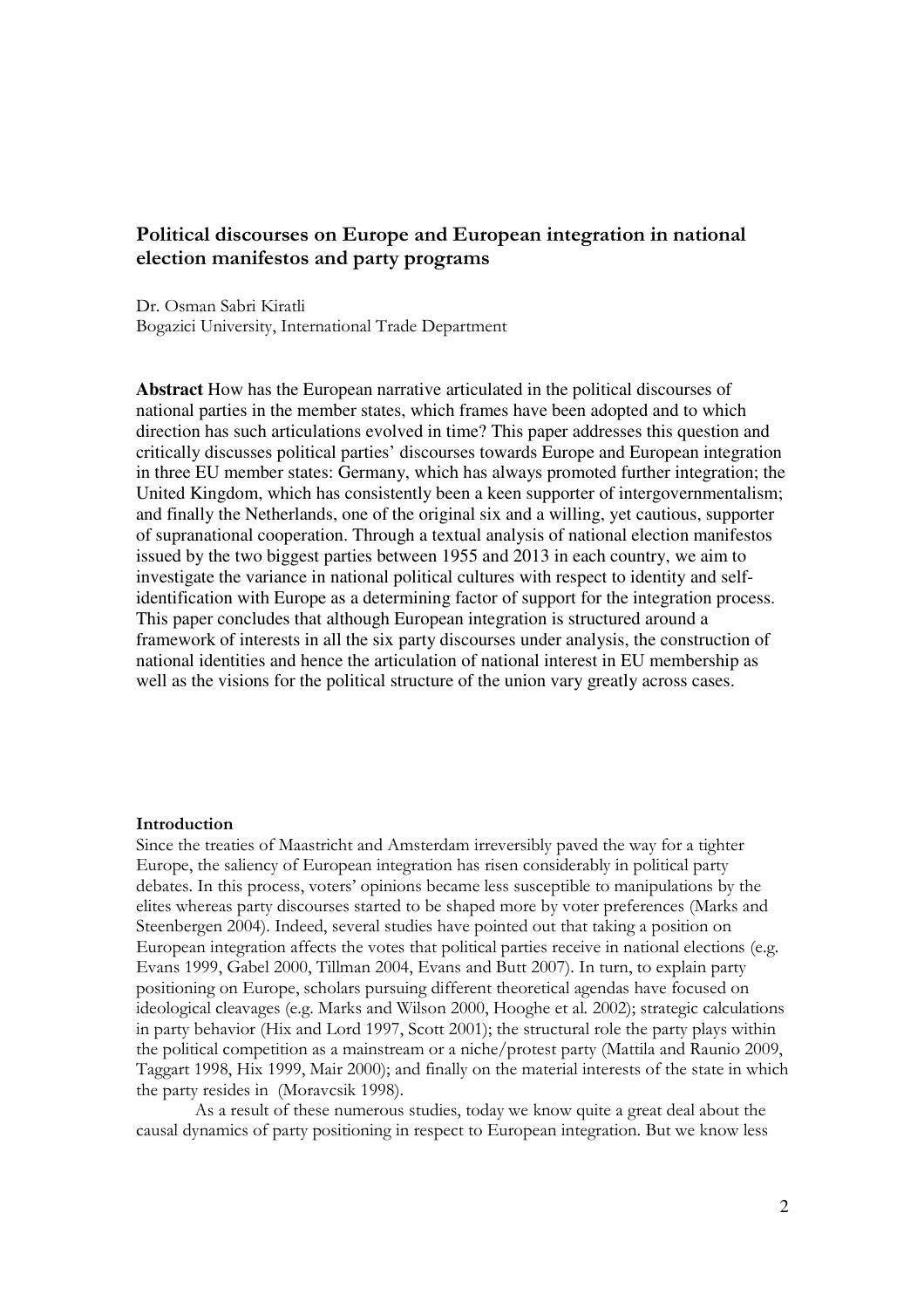about how political parties justify their positions, how they articulate Europe and European integration, and how they conceive their country's image within the broader European polity. We know equally little about the salient representations and popular themes adopted in the framing process of European integration by political parties. Studying party discourses however is a significant task as it can reveal different formulations of national identities and political culture, which in turn lead to varied attitudes to European integration. Such an inquiry can also help us understand why support for integration has been higher in some countries compared to others and shed more light on the future prospects of the integration process.

Even though there have been partial examinations of how the different levels of national and European identities interact within the political discourses of party elites in member states (e.g. Marcussen et al. 1999, Statham 2008), there is a lack of cross-national comparative and longitudinal research on the role of political parties in representing national and European identities and seeking to make collective (national and European) identities salient in public debates. Systematic textual studies of party discourses for this purpose are rare and limited to media datasets (e.g. Helbling et al. 2010) rather than official party documents. The objective of this paper is to investigate dominant representations and frames in party discourses to uncover variances in collective identities which lead to differing attitudes towards European integration. The enquiry will be based on a discourse analysis of political party manifestos and programs in three prominent EU members: Germany; the UK; and the Netherlands. For each country, two parties, and for each party, the documents published for national elections from the end of World War II until 2012, are selected for investigation.

On a theoretical level, we presuppose that along with ideological cleavages, strategic calculations and national interests, domestic orientations towards Europe are also shaped by national identities and cultures. As Juan Diez Medrano notes, nation-states are key socialization agencies in individuals' lives (2004, 6). The cultural repertoire that are gradually formed through historical and social forces within the bounded space individuals reside in give rise to certain worldviews. These dominant discourses, which can greatly vary across nations, are processed by the social actors and once internalized, affect how actors evaluate social and political issues, including those related to European integration.

Political parties are critical intermediaries in this process. The broader structure of national culture and identities mold political parties' discourses on European integration, and political parties, if they are elected to government, set national interests and decide state policies towards Europe. Political parties also serve as active agents that link political culture and identity to individuals. Discourses generated at the party level are conveyed to individuals who can be passive recipients as electorates through cueing mechanisms (Hooghe and Marks 2005, Steenbergen et al. 2007, Ray 2003) or active participants as party members, through robust political socialization (Dalton and Weldon 2007, Karp and Banducci 2007).

The three countries studied in this paper differ in their attitudes towards European integration and thus are expected to differ in terms of political discourse adopted at the party level. Germany has always acted as the engine of further integration and been a keen supporter of supranationalism. In the words of Katzenstein, Germany is a "tamed power" in Europe (Katzenstein 1997). The Netherlands, another member of the original six, has largely been a willing participant of developing a tighter Europe, but with serious reservations on its effects on transatlantic cooperation and political consequences. While Germany is characterized as an "exaggerated multilateralist" (Anderson 1999), Netherlands could be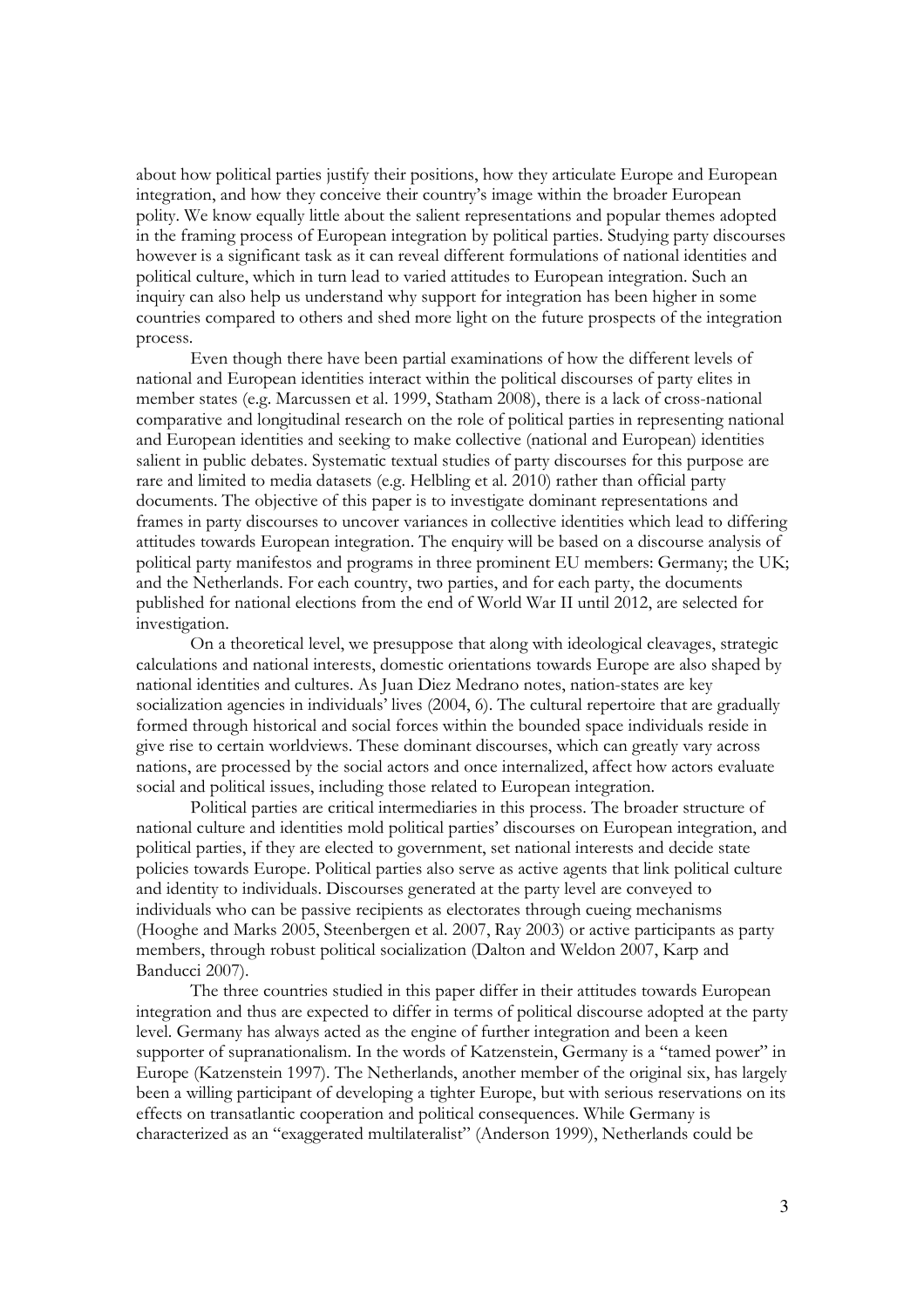called an "instrumental supranationalist" at best (Van Keulen 2006, 96). Finally, the UK, in contrast to the former two, has consistently held back from further integration and been an ardent critic of supranationalism. Winston Churchill once said that the UK is "with Europe, but not of it" and little has changed since then. Choosing three member states with vastly different preferences for the institutional structure of European integration will allow us to uncover the mediated effect of national culture on differing projections of European integration.

The remainder of the paper consists of seven chapters. The first chapter will discuss the theoretical underpinnings of identity construction within the context of European integration and the role of political parties in this process. The second section will discuss the research methods employed in this inquiry. The following three chapters will present the data and highlights of party discourses in three countries on the notion of European integration, national and European identities, and the preferred political structure of further integration. The sixth chapter will discuss the findings and finally, the last chapter will conclude the paper.

## **Identity construction and political parties**

-

Identity can be defined as "images of individuality and distinctiveness (selfhood) held and projected by an actor and formed and modified over time through relations with significant others" (Katzenstein 1996, 6). Sociologists working on identities propose that social actors gain agency in relations with others by putting the identity they build up for themselves into practice (Berger 1966, Rutherford 1998, McSweeney 1999). In that sense, identities are both a function of an actor's self-understanding and his/her interactions with others. Identities not only address features that are shared among groups of individuals, but also define a community and an 'other' that does not share common ideational characteristics. Consequently, social identities have internal and external dimensions: The internal dimension encompasses the set of norms, values and discourses that creates and holds the social group together (Smith 1991). The external dimension, on the other hand, involves the selfplacement of a community relative to similar entities and other actors (Banchoff 1997, 12). Any threats to the internal and external categorizations that constitute the pillars of an actor's identity are considered a source of distress for actors and thus are to be avoided. Social actors therefore, including states, Jennifer Mitzen claims, not only seek to preserve their physical security and address threats to their territorial and structural unity, but also maintain their 'ontological security' and secure their identity as the source of stable preferences and interests (Mitzen 2006).

Within the context of European integration, member states' self-identification with Europe, how domestic groups construct national identity and how they situate themselves within the framework of European integration have an important effect on internal and external community-building processes and thus state decisions to transfer some national sovereignty to the supranational level. A positive identification with Europe and the European Union will advance the notion of "we-ness" and bolster the belief in belonging to the same whole<sup>1</sup>. This will lead to the perception that it is not necessarily a zero-sum game

<sup>1</sup> According to Karl Deutsch, we-feeling is an essential part of a sense of community which he defines as "a matter of mutual sympathy and loyalties; trust and mutual consideration; of partial identification in terms of self-images and interests; of mutually successful predictions of behaviour, and of cooperative action in accordance with it" (Deutsch et al. 1957, 36).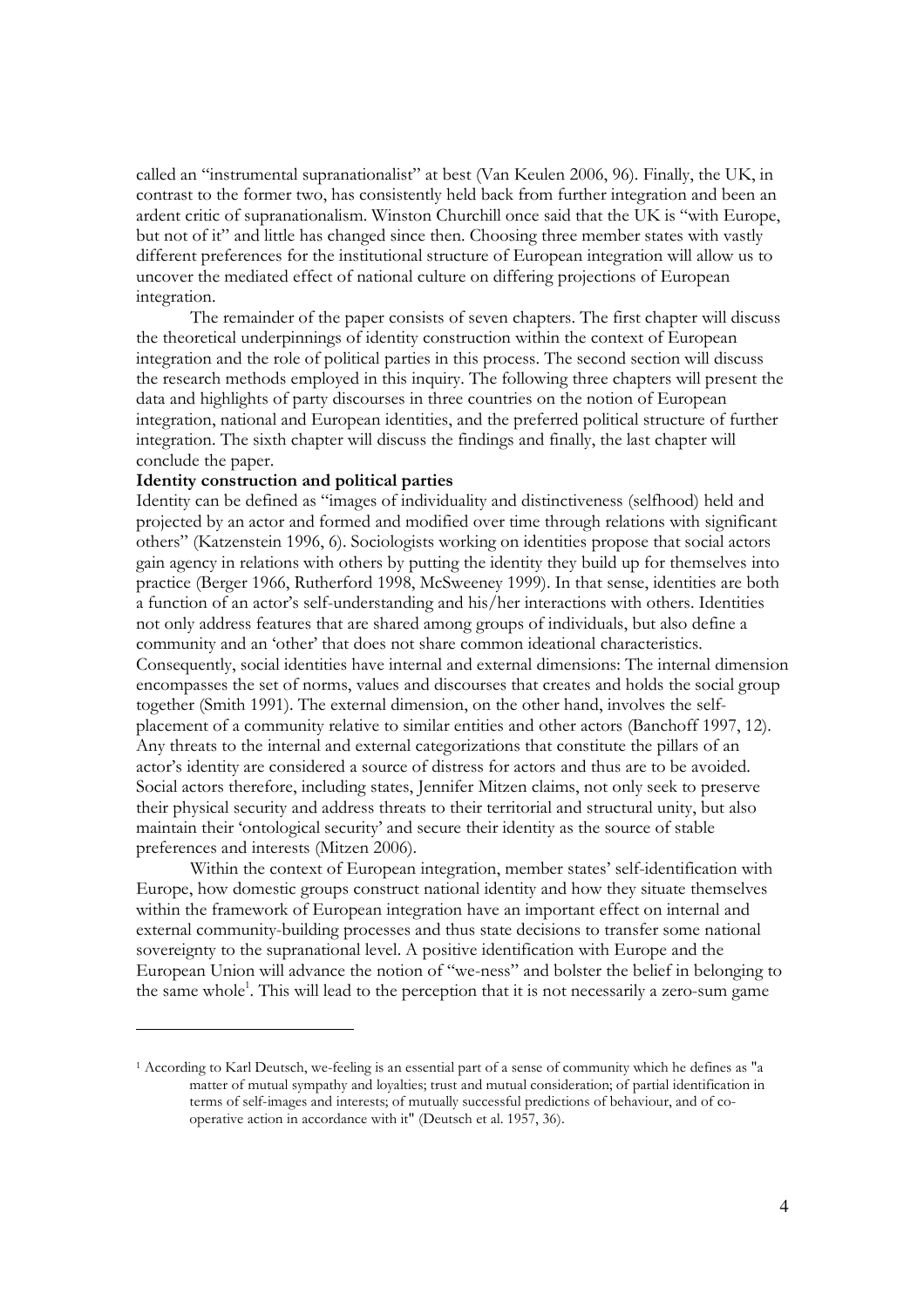between Brussels and the national capital, instead both parties can equally benefit from the transfer of competencies to the supranational level. A negative identification with Europe, on the other hand, will provoke a threat to the actor's ontological security. A disparity in corporate identities between the EU and the member state will lead the masses to restrict the inclusive concept of "we-ness" only to those sharing the same national affinity. The perception will be that some of the national sovereign rights are "surrendered to the 'others', which do not share the same identity with 'us'" (Koenig-Archibugi 2004, 146). For actors with weak European identification, the EU, as a polity in the making, would be perceived as a threat both to the decision-making autonomy of national institutions and to the core values of national identity and sovereignty (Marks and Hooghe 2003, Risse 2002).

One particular arena that conveys and shapes discussions on the construction of political identity is political parties. Political parties in parliamentary democracies have an important leverage in foreign policy decisions. They can influence leaders' abilities to construct domestic coalitions for the implementations of policies, reject or change foreign policy proposals in parliament (Katzenstein 1996, 8). If elected, they form governments which would be expected to execute policies in line with electoral preferences and sensitivities, as any disparity between the two could result in a letdown in the next elections. At the same time, political parties present issues of national and international politics to a wider audience and thus, influence the formation of public opinion (Zaller 1992, Ray 2003). In situations where the public is disinterested or ill-informed, or the issue is of a complex nature, as European integration tends to be, the parties can also cue the electorate and supplement them with heuristic devices through which they can make sense of the issue and form an opinion (Steenbergen et al. 2007, Hooghe and Marks 2008).

Deriving from these premises, we can infer that political parties are influential mediums in constructing and reproducing the political discourse towards European integration from the mold of a broader social culture and identity embedded in a given polity. Political parties engage in this construction process through framing narratives belonging to Europe and national polity in specific models that are consistent with their ideational orientation as well as the cultural and political orientation of the society, and call on the electorate to take a position. By inducing certain frames, that are "patterns of presentation, of selection, emphasis and exclusion" (Gitlin 1980, 7), which "define problems" (Entman 1993, 52), political parties set the parameters within which the electorate evaluate the question of European integration (Bleich 2003, Medrano 2003). Depending on the identity they represent, political parties can choose to frame European integration either in a discourse that would promote more supranational integration, by which a portion of national sovereignty would be transferred to Brussels, or more intergovernmental integration, by which nation-states would remain the sole decision makers.

Mobilizing for more supranational integration would require frames underlining the commonalities among Europeans in terms of norms, values, experiences and interests. By promoting a European-wide identity, the message sent to the audience would be that the community of Europe essentially includes the national community in a complementary way such that consenting to the transfer of sovereignty from the national capital to Brussels should be seen as a part of "domestic politics" (Bergbauer 2011). Thus, we can expect that in member states which are more supportive of supranational integration, political parties would be expected to employ more ideational/normative frames in their discourses and focus on the commonalities of their shared identities with Europe while presenting European integration to the electorate.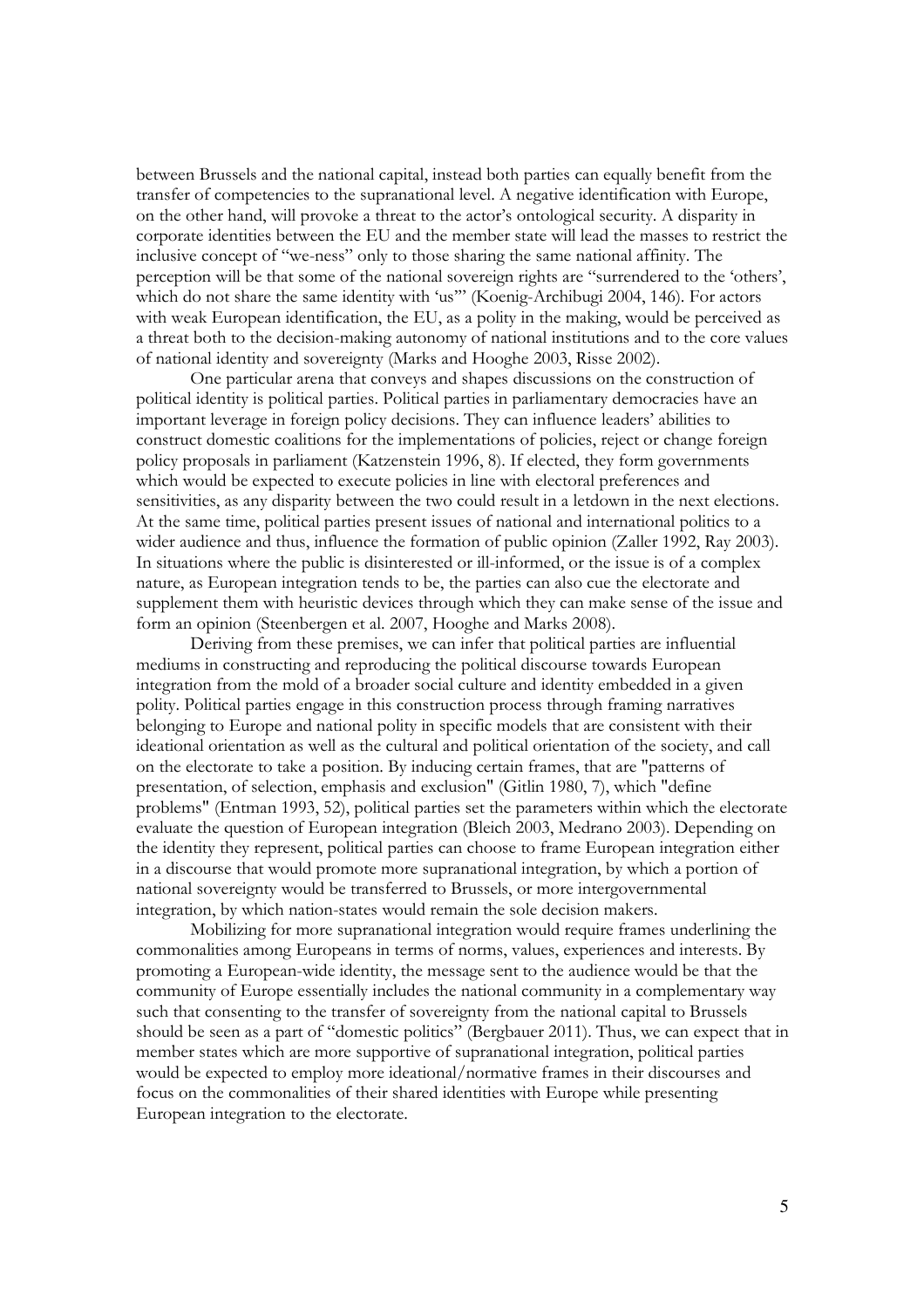By contrast, in member states that are closer to intergovernmental integration, political parties would be more likely to reject adopting a common European identity and underline the differences in domestic and European identities. Parties would support the protection of national affiliations and would take a defensive position towards supranational Europe. Any integration would be considered as a threat to national community and its "way of life" (Bergbauer 2011, 10). Such defensive discourses would usually entail functionalutilitarian frames through which European integration is evaluated. That means, rather than as a normative/ideational issue, membership in the EU would be presented and, if necessary, 'sold' to the electorate by its instrumental value.

### **Research design**

A viable way to study how political parties frame and problematize European integration is to analyse party programs and election manifestos. These documents include the ideas, values and policy proposals of their respective parties and the political elites who drafted them. Party manifestos make comparisons and analyses across time and countries possible. Furthermore, as parties compete in the elections for electorate support, their programs would also be expected to reflect the ideational commitments of society.

The typical method of dealing with extensive sources of data in the literature thus far has been content analysis relying on hand or computer coding systems. A primary example of the former is the Manifesto Research Group in the comparative Manifestos Project (MRG/CMP) and the secondary studies using the data extracted in this project. The CMP managed to decipher more than 2,000 party programs using a coding scheme consisting of 56 categories. The project made significant contributions to the literature by enabling comparisons of manifestos against each other and tracing issue saliencies (Volkens et al. 2009). At the same time however, the CMP faced several criticisms over overlapping and missing categories (Pennings and Keman 2002), dubious comparability of manifestos due to differences in length, party sizes, country specificities or participation in government, and potential biases and mistakes of human coders (Gabel and Huber, 2000).

In addressing such problems, several other attempts have been made to advance new techniques of content analysis, such as wordscores used by Laver, Benoit and Garry (2003). Treating manifestos as 'collections of word data', Laver et al. proposed counting word frequencies in reference texts and applying the findings to subsequent texts. The aim of this was to save research from the potential fallacies of relying on personal coding schemes. However, the word frequency method was also criticized for potential unreliability issues in the absence of an authoritative calibrating text (Budge and Pennings 2007).

Though both types of content analyses offer particular benefits for particular research objectives (e.g. measuring issue saliencies or determining party positioning), their appeal in an inquiry which problematizes the interplay between identity and interest in texts is limited at best. This study is interested in exposing the substance of party discourses on European integration, the actual frames that European integration is articulated in and the form of messages used to convey those frames. As such, a multi-level discourse analysis, which investigates the complex relationship between textual structures and interactions in the political realm and scrutinizes how these links transform over time, appears as the more valid method of conduct (Fierke 2007).

Discourse analysis is the preferred method for constructivists with its epistemological objective of exposing the rules, norms and meanings which help constitute the framework which the actors and the structure are embedded in (Fierke 2002). Though the term 'discourse' can integrate a broad range of definitions, the common denominator in all these definitions is that discourses entail complex processes "of social interaction of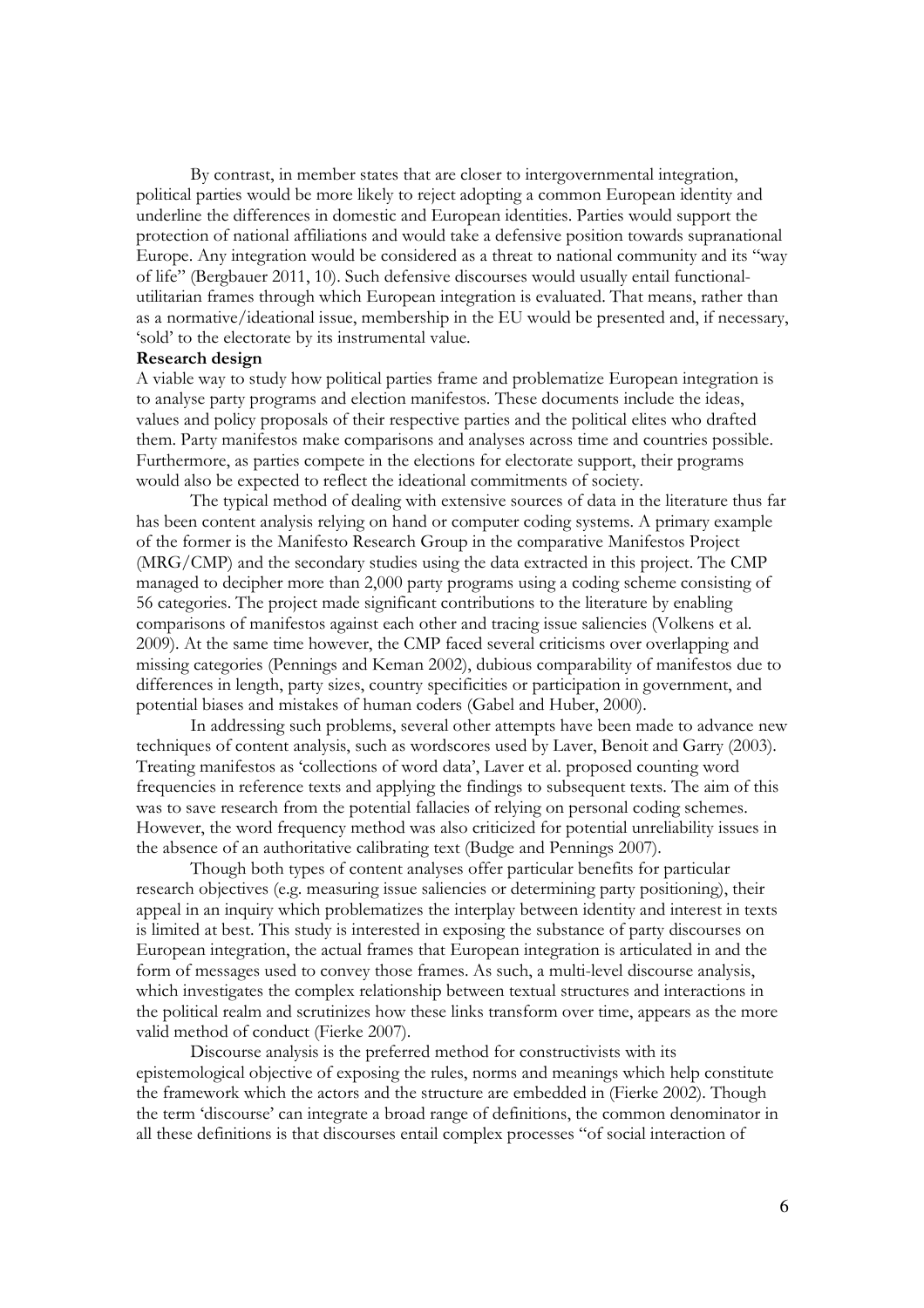which text is just a part" (Fairclough 1989, 24). In this perspective, it is assumed that the language used for any given text is influenced by the social and political context of the society it originates from. At the same time, the text and the language shape the political context. That means, as the political structure determines the discourse, the discourse constitutes the political structure.

Although researchers can extract valuable lessons regarding connections between structures and practices that construct meanings, not every text is of equal value. The more authority the text under scrutiny and its speaker/author has, the stronger the conclusions the research can draw regarding this bidirectional relationship. Given that, party manifestos and programs issued by bigger parties are especially important for the purposes of this paper for four reasons: First, these parties can claim to represent a broader share of the electorate such that the political discourse they adopt would reflect a greater portion of society. Second, while ideological differences constitute a robust source of party competition at the far left and right ends of the political spectrum, party discourses of mainstream, centrist parties would be less driven by ideology but more so by national differences in political identity and culture. Third, these parties have much more experience in governing as well as a greater chance of being in government in the next elections; thus the election manifestos belonging to big parties can be read as the world views and policy proposals of actors with the potential of becoming future policymakers. Fourth, exactly because of this potential, big parties have much less room to strategically distort their perspectives on Europe in an attempt to gain votes. While small, niche parties attempt to highlight outstanding positions on issues they champion and blur other mainstream issues, for big parties misrepresenting and obfuscating positions in mainstream issues is a risky endeavor at the cost of alienating a wider segment of the electorate (Meguid 2005, Rovny and Edwards 2012).

In this study, in each country, the two largest parties from opposite sides of the political spectrum and their national election manifestos are selected for closer examination: the Christian Democratic Union/Christian Social Union (CDU/CSU) and the Social Democratic Party (SPD) in Germany; the Labour Party and the Conservative Party in the UK; and finally the Christian Democratic Appeal (CDA) and the Dutch Labour Party (PvDA) in the Netherlands. The manifestos issued for national elections covering sixty-two years, from 1950 to 2012, as well as party programs belonging to election years or the year before, are examined. The documents are acquired from the Manifesto Project Database (WZB), the Documentation Centre for Dutch Political Parties (DNPP) and individual party websites. Due to the high volume of texts, only the preambles, basic principles, foreign policy and, if available, the European policy sections of manifestos are analysed while excluding domestic policy issues. The number of documents collected for each party are as follows: the CDU/CSU (Germany) 11; the SPD (Germany) 15; the CDA (Netherlands) 17; the PvDA (Netherlands) 18; and the Conservatives and the Labour Party (the UK) 17 each.

The discourse analysis is conducted on three different levels following the typology provided by Best et al. (2012). First is an analysis of the cognitive-evaluative level, which aims to expose the assessment of the parties on the nature of European integration, and their evaluation on the consequences of membership. The investigator questions used for that purpose are: "What does European integration stand for? What is the reason for, or against, integration as proposed by the party?" The second is the analysis of the emotive level, which aims to capture the parties' emotional affiliation and sense of belongings with Europe and their national polities. The questions "What does Europe mean to the party? Does a separate European identity exist? How does it differ from national identity?" will be addressed on the manifestos. Finally, the third is the projective level which aims to uncover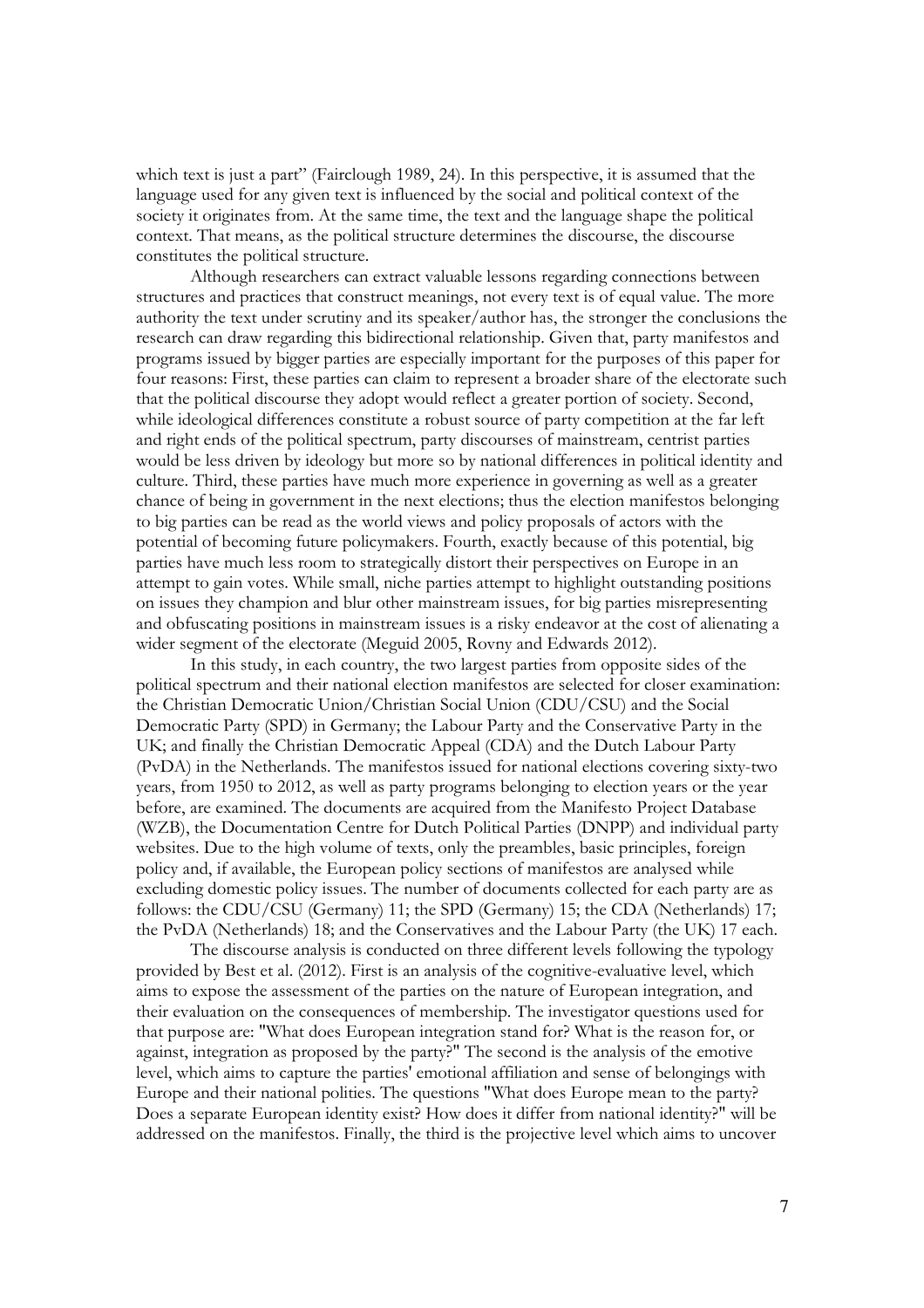parties' future projections of Europe and the structure of European integration. For that, the manifestos will be processed employing the question of "What kind of Europe/European integration does the party envision?"

### **The cognitive-evaluative level: discourses on the notion of 'European integration'**

For German political parties, the pursuit of the political unification of Europe is nothing less than a "historic mission" (CDU/CSU, 1987). Conforming to the legacy of Konrad Adenauer, thanks to the European Community, the Christian Democrats suggested in 1987, a model for a lasting peaceful order could finally be established in the old continent (1987, p:15). The unity of Europe offered a framework for nations and peoples on how to avoid reverting to aggressive nationalism which had been responsible for the destruction of the World Wars (CDU Grundsatzprogramm 1994, paragraph 122). Similarly for the SPD, "the persistence of historic divisions was disastrous for the peoples of Europe in the past" (1965, 84) and a united Europe is an antidote against such ruptures in the continent. The purpose of the existence of European integration in preserving the peace was deemed equally valid within the post-Cold War context. In its 1997 election manifesto, the SPD pointed out that in spite of recurrent national self-interests, the European Union remains a community of peace and has been an "incomparably successful project for lasting peace" (1997, 30).

Framing European integration around the normative value of peace led German parties to adopt a strongly multilateralist tone in election manifestos. In the German discourse, the unity of Europe is pronounced as the only choice for the states of Europe. In 1976, the CDU/CSU declared that only a united Europe could master its political fate (1976, 5). In the next election manifesto, the party expressed, "Europeans are able to meet the challenges of the future, preserve peace and freedom, solve the energy problem and partner with the Third World only by working together in a political union" (1980, 8). The fragmentation of the nation-state system in Europe should thus be overcome (1980, 7). Fourteen years later, the party was bolder in its call for more multilateralism and supranationalism: "Europe must act where individual nation states are no longer able to solve the basic problems of their peoples [and for that], the necessary powers and political sovereignty should be transferred to the European Union" (CDU Principles and Program 1994 paragraph 124). The belief in a "united Europe" was similarly shared by the Social Democrats. The SPD's 1965 manifesto stated that "the future of Europe depends on its unity" (1965,83) and thus "the United States of Europe, as it was called in the Heidelberg Program of 1925, remains our goal" (1965, 42 ). In 1990, the party pointed to the limits of the nation-state system in dealing with an increasingly growing set of international problems: "for the great problems of our time, large nation states are too small" (1990,23). Instead, the SPD proposed, the European Community (EC) should act as a building block for a regionally structured world community (Party Program 1989, 12).

In contrast to the German discourse, up until the late 1960s, it was the Commonwealth, not Europe, which was deemed the main multilateral forum that Britain should turn its face to. In 1955, declaring that isolationism was not an option for the UK, the Conservatives announced that "the British Commonwealth and Empire represents the most fascinating and successful experiment in government and in international relations ever known". The Labour Party's discourse was even starker in 1950 as the party boldly declared that Britain should always remember that "we are the heart of a great Commonwealth extending far beyond the boundaries of Europe". According to the British parties, these ties would also help the British economy recover without the assistance of a European integration scheme.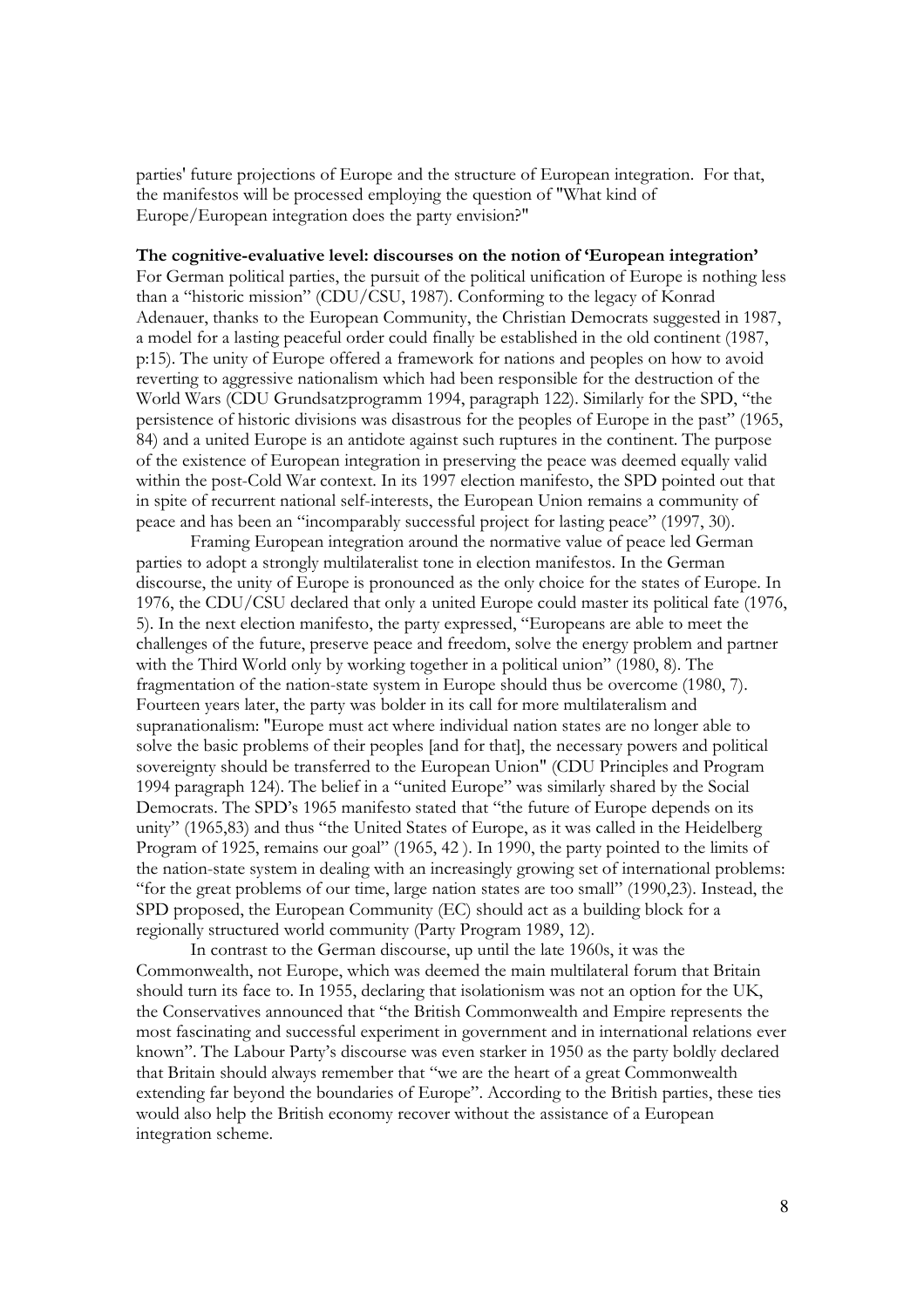As a consequence of political focus on the lost imperial belongings, until the late 1970s, Europe was largely neglected in British party discourses. Even though it was a Conservative government that filed the first British application for EEC membership in 1961, there were only partial discussions of European integration in the party's election manifestos until the early 1970s. Following the first French veto, in its 1964 manifesto, without providing any details, the party simply announced that entry into the EEC was not an option under the existing circumstances. Six years later, the Conservatives led by Edward Heath were more open, albeit cautiously, towards membership. The 1970 manifesto contended that "if we can negotiate the right terms, we believe that it would be in the longterm interest of the British people for Britain to join the European Economic Community"; but it also issued a warning: "there is a price we would not be prepared to pay". As a result of intense debates, only one year after the accession, in 1974 the Conservatives came to the conclusion that "membership is essential for British interests and withdrawal would confront Britain with the choice of almost total dependence on others or retreat into weak isolation". An interest-based focus was visible again when the party suggested that "there are some Community policies which need to be changed since they do not suit Britain's - or Europe's - best interests" (Conservatives 1979). After all, to the Conservatives: "being good Europeans does not prevent one from standing up for British interests" (Conservative Party 1987).

The Conservatives' apathy towards Europe was similarly shared by its rival, the Labour. Right after the disappointment of the French veto, the 1964 Labour manifesto established that "entry to the Common Market would have excluded our Commonwealth partners, broken our special trade links with them and forced us to treat them as third-class nations [but one shouldn't forget that] the first responsibility of a British Government is still to the Commonwealth". Britain may "be in Europe", the Labour leader, Harold Wilson, announced in 1969, "but our power and influence are not, and must never be confined to Europe" (Kitzinger 1969, 112). Only the next year, the party gave the green light to EEC membership but with a certain degree of caution. In the 1970 election manifesto, it was stated that "Britain's strength means that we shall be able to meet the challenges and realize the opportunities of joining an enlarged Community. But it means, too, that if satisfactory terms cannot be secured in the negotiations, Britain will be able to stand on her own feet outside the Community" (Labour 1970). That year, the party also highlighted the necessity of cooperation between states to deal with the increasing number of transnational problems: "the pressures put on individual national [or] the need for international action to tackle problems of our environment such as oil pollution, […] are all problems which can only be solved by international co-operation" (1970). This positional change was short-lived however. After a change of heart in 1983, the Labour supported British withdrawal from the Community as it "will allow Britain to pursue a more dynamic and positive international policy - one which recognizes the true political and geographical spread of international problems and interests".

The British parties' neglect of Europe peaked during the rule of Thatcher, but came to an abrupt end with the end of the Cold War. Unlike the strong Eurosceptic tone of the 1960s and the 1970s, a relatively benign but distanced tone was vocalized in manifestos belonging to the 1990s. A particular factor of incongruence between the British ideal of European cooperation and supranational integration stemmed from a peculiar obsession with a leadership role embedded in both parties' discourses during this period. The Conservatives' 1997 manifesto contended that "Britain is a world leader as well as a European nation. Our economic strength, our history and our language make us a global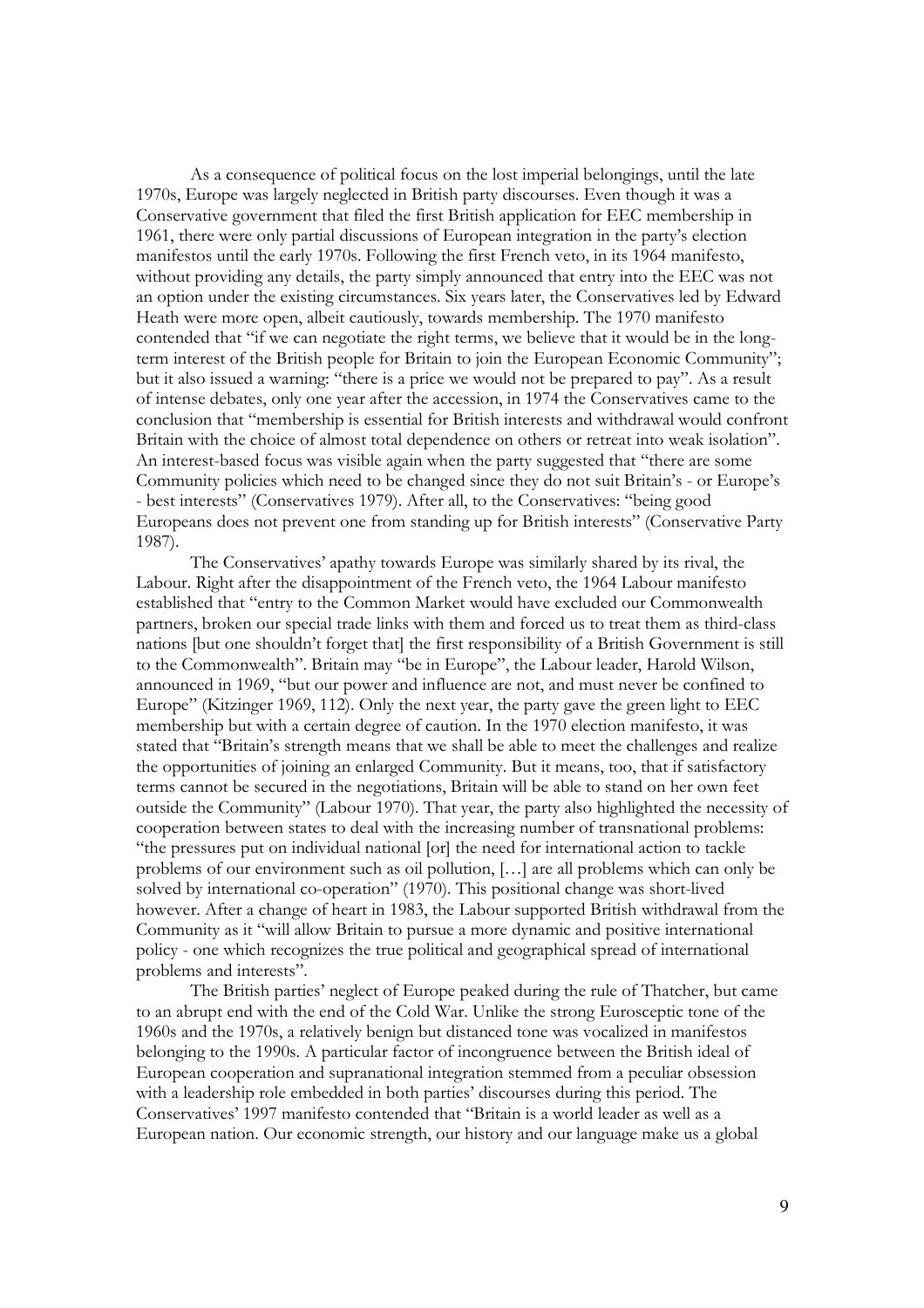trading nation with links right around the world". Labour led by Tony Blair, the most Europhile British politician in decades, was even more ambitious that year: "There are only three options for Britain in Europe. The first is to come out. The second is to stay in, but on the sidelines. The third is to stay in, but in a leading role. […] With effective leadership and clear vision, Britain could once again be at the centre of international decision-making instead of at its margins" (1997). Eight years later, the Labour party called itself proud to turn Britain "from a marginal level to a leader in the EU" (2005). Despite the change in party head, the emphasis on a leadership role remained equally vivid in 2010's manifesto: "Our belief is that Britain is stronger in the world when the European Union is strong, and that Britain succeeds when it leads in Europe and sets the agenda for change" (Labour Party 2010). Though the European Union was not mentioned specifically, the Conservatives' manifesto that year also agreed that "Protecting Britain's enlightened national interest requires global engagement, […] our national identity is bound up in our historic global role as an outward-looking nation" (2010).

In our final case, the Netherlands, utilitarian and normative frames are closely linked in the discursive articulation of European integration. "Issues in socio-economic fields, environment, energy and economic integration and employment may not be adequately addressed by the individual countries of Europe" and thus, "a wider perspective should be given to the European community", the CDA's party program declared in 1980 (Party Program and Principles 1980, 18). Six years later, Europe's actorness was juxtaposed against other major powers: "Europe's role and influence in the world is at stake" and only "by a real collective policy can the EC compete with the US and Japan" (CDA 1986, 7). "A strong embedding in broader cooperation" is particularly required for small states such as the Netherlands since "the opportunities for independent foreign policy are limited" (CDA 1994, 94). Thus, the party declared, "the future of the Netherlands is in Europe" (1994,94). In 2010, the CDA described Europe as "the engine of internal growth, stability and prosperity and the guarantee of our culture and socio-economic achievements" (2010, 89), adding that "strengthening the Dutch position in the world cannot be done without Europe".

The instrumental framework is similarly adopted by the PvDA, with a reduced emphasis on Dutch power in favor of the welfare of European citizens. "At a time when the interdependence of domestic and foreign policy is increasingly growing", international cooperation is a "compelling necessity", the PvDA declared in 1956. A united Europe therefore, "is not only necessary for Europe to be free from communism, but also for the peoples of Europe to attain a high standard of living and to help Europe act in the global community as a whole" (1956, 2-3). Fifty years later, in the manifesto published in 2006, the same argument still held: "The PvDA wants an EU that provides stability, prosperity and security to European citizens, which cannot be realized by European countries alone" (2006, 100).

Yet, the potential benefits that the citizens of the Netherlands, or Europe, would accrue from integration are not the only reason for Dutch parties' support for further integration. Equally determinative is the element of values and principles. For the CDA, there are two interrelated pillars of European integration: To the outside world, European cooperation "will serve the functions of Europe in the world such as the protection of human rights, the promotion of development, the creation of new economic structures and contribute to solving conflicts" (1977, 28), and to the inside, it would help the "people of Europe come closer together, break down prejudices, understand each other's language, lifestyle, culture, as well as promote common values such as democracy, stewardship,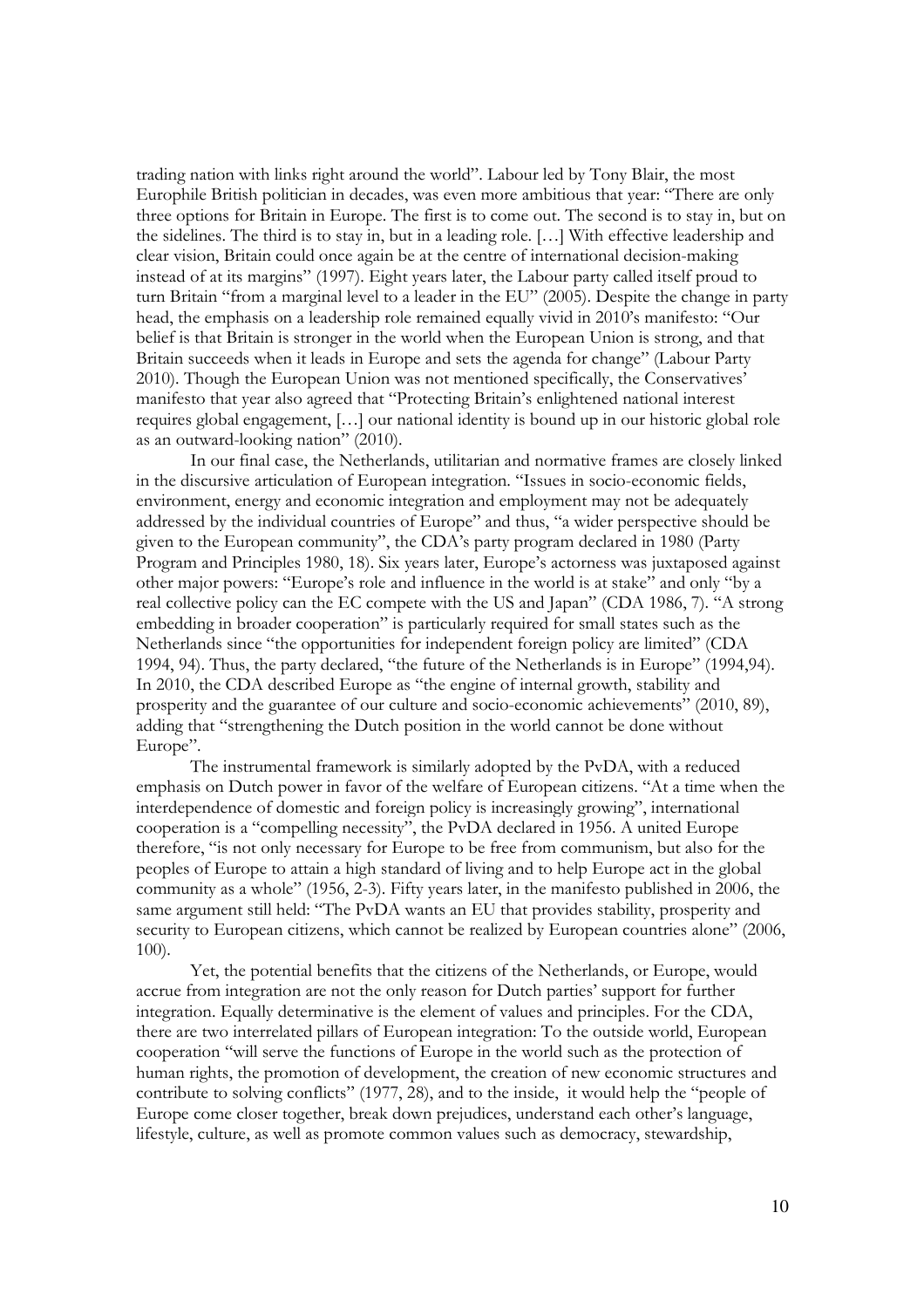solidarity and empowerment" (1981, 81). In short, the CDA summarized in 2010, "international cooperation is not only founded upon moral obligations and solidarity, but it also serves enlightened self-interests. Rich and developing countries have a mutual responsibility to alleviate the major global problems that we face" (2010, 90).

# **The emotive level: discourses on European identity**

To the German Christian Democrats, Europe represents "the epitome of a liberal and humane way of life" which was advanced through the historic processes shared by the inhabitants of Europe (CDU 1976, 5). "Despite all their national, regional, political and economic differences, the peoples of Europe are linked by certain common traditions and intellectual roots", the party stated in 1994; Europe therefore is a "region with a common culture and system of values, with a shared historic heritage, a common present and a future which should be shaped in cooperation with each other" (CDU Principles and Program 1994, paragraph 121). Given that Europe is essentially a value community, "the EU must be constructed on the basis of freedom, democracy, federalism, subsidiarity and regional rights" (1994, paragraph 124). "In the course of this development", the program continued, "the nation-state will change but not disappear" (paragraph 124). Yet, in the aftermath of 9/11, the Christian Democrat discourse shifted to include not only thin attributes, but also thick ones as the basis of a European identity. "We want a Europe that is committed to its Western Christian roots and the ideas of the Enlightenment" and "remain committed to our goal of making this understanding of values clear with even a reference to God in the EU Treaty" (CDU/CSU 2009, 89). Within the same discourse, the party also pledged to strengthen the German language in Europe and end its *de facto* discrimination in European institutions (2009, 89).

Geographically, the CDU/CSU's rival underlined in 1961, Europe does not stop at the Elbe but includes the Eastern side under the sway of communist regimes (SPD 1961, 37). However, Europe's identity encompasses much more than its territory; the EC should "find its identity in trade and industry, in technology and science, in standing up for an intact environment and lasting development in the Third World", the SPD announced in 1989 (Party Program 1989,16). When the Eastern enlargement process was in full swing eight years later, the party cheered that "Europe has, after decades of division, the chance to be an indivisible union of states, supported by common values and principles and of international solidarity and mutual responsibility" (SPD 1997, 79).

In German party discourses, there is consensus regarding the country's firm place in Europe. The SPD proudly declared in 2002 that "we belong to Europe" (2002, 16), and the CDU/CSU in 1987 that "we belong to the community of values of the Western world" (1987, 6). To the German Christian Democrats, European and national identities are not mutually exclusive; a common European identity promoted by integration does not undermine national identities. The CDU's 1994 party program presented the view that "it is important to have a proper understanding of the cultural characteristics that nation-states in Europe have developed through history, and also to be aware of what elements they have in common", because "Europe is characterized by unity in diversity" (Principles and Program 1994, paragraph 121) and "regional, national and European identities complement each other" (paragraph 124). Subsequently, the emphasis placed on diversity in German manifestos became stronger as European integration deepened over the years. In 2002, the CDU/CSU called self-confident nations and regions the building blocks of Europe and declared that "their historically evolved diversity is Europe's strength" (2002, 64)

In contrast to the value framework embedded in the German discourse, how British parties construct the notion of Europe and how they position the UK within Europe reveals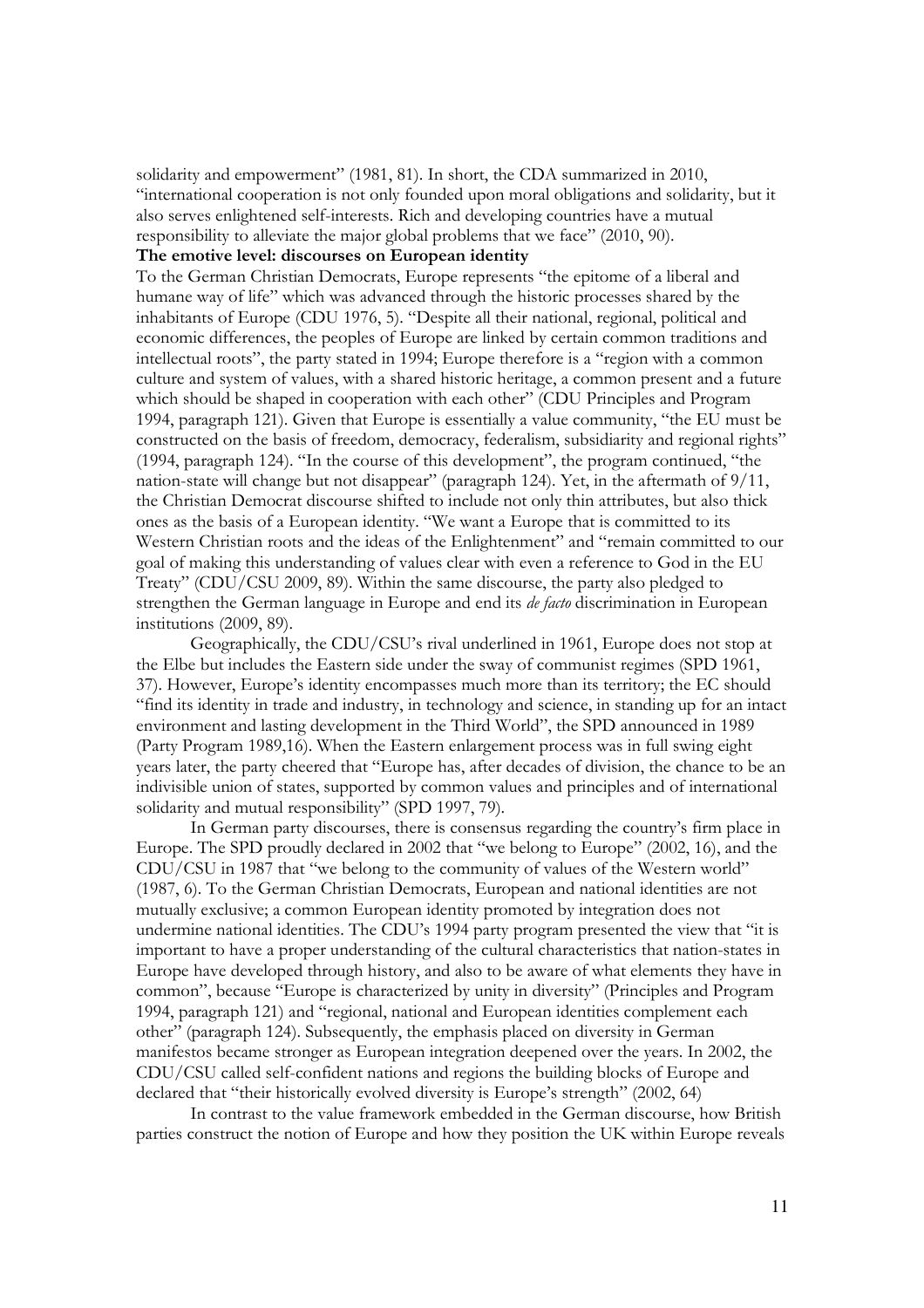an extremely utilitarian perspective. The Labour's 1983 manifesto accepted that "geography and history determine that Britain is part of Europe, and Labour wants to see Europe safe and prosperous". Yet, the manifesto went on to support withdrawal as "the European Economic Community, which does not even include the whole of Western Europe, was never devised to suit us" (Labour 1983). In 1992, this time it was the Conservatives who confirmed Britain's role in Europe: "Britain is at the heart of Europe", the party manifesto stated, "as a strong and respected *partner*".

As a consequence of framing integration through utilitarian lenses, both the Labour and Conservatives rejected the view that the integration process should be accompanied by an identity change. "In an uncertain, competitive world, the nation state is a rock of security", the Conservatives' 1997 manifesto argued; "a nation's common heritage, culture, values and outlook are a precious source of stability. Nationhood gives people a sense of belonging". Blaming the Labour Party for its integrationist EU policy which essentially meant "the end of the nation-state", it was suggested that "only the Conservatives can be trusted to stand up for Britain in Europe" and protect British national interests (1997). The Labour quickly responded to these charges by stressing that it did not support a United States of Europe but "believed in a Europe made up of nation states and offering a unique blend of inter-governmental co-operation" (2001).

In the election manifestos of Dutch political parties, Europe is consistently defined as a "community of values" or "value community" (e.g. CDA 1998, 7; CDA 2002, 54; CDA 2012, 26; PvDA 2012, 59). Democracy, solidarity, justice, equality and sustainability are listed as the core values of this community (CDA 2002, 52-53) while respect for human rights, the rule of law and each other's cultures are later added to the list (CDA 2006, 95). Unity in basic values, not in interests, was suggested as the driving reason for the growth of European unity by the CDA in 1993 (1993 Party Program, 43).

According to the CDA's political discourse, just as the EC/EU is a community built around civic values, so too is the Dutch identity and thus, a goodness of fit exists. Further promotion of these values both at the domestic and the European level are deemed essential since only by doing so could one establish a healthy base for a European-wide "we-feeling" (CDA 1998, Article 2.7.2). At the same time, "the European culture is a pluralistic culture", similar to the Dutch one, and thus the preservation of national cultural heritages and identities is of vital importance to both polities, according to the party (1993 Party Program, 39). Therefore, "factors affecting the national identity, including religion, language and culture, deserve protection under the international law norms" (1993, 103).

Similar concerns were expressed by the PvDA, particularly after the Maastricht Treaty. In its 1994 manifesto, the PvDA asserted that thanks to the growth of tremendous international communication and integration, the Dutch have become global citizens of a growing global village (1994, 9). Yet, at the same time, the party warned, "national boundaries are for many people a symbol of protection" and "there is a limit for each country as to how far it opens up to the outside world" (1994, 40). Thus, "any forced compulsion to European unification, however useful for the environment, infrastructure or security, will be counterproductive in terms of the preservation of national identities. […] A dangerous downward spiral can only be prevented [if] the focus of political loyalty and legitimacy around the nation-state remains intact. A shift towards Europe is necessary, but will take time. The emergence of an European identity is mainly promoted by the existence of truly common goals" (PvDA 1994, 44). Repeating the same argument, the 1998 manifesto maintained that "there will always be tensions between national peculiarities and the need for European conformity" (PvDA 1998, 64). Making a reference to Friedman's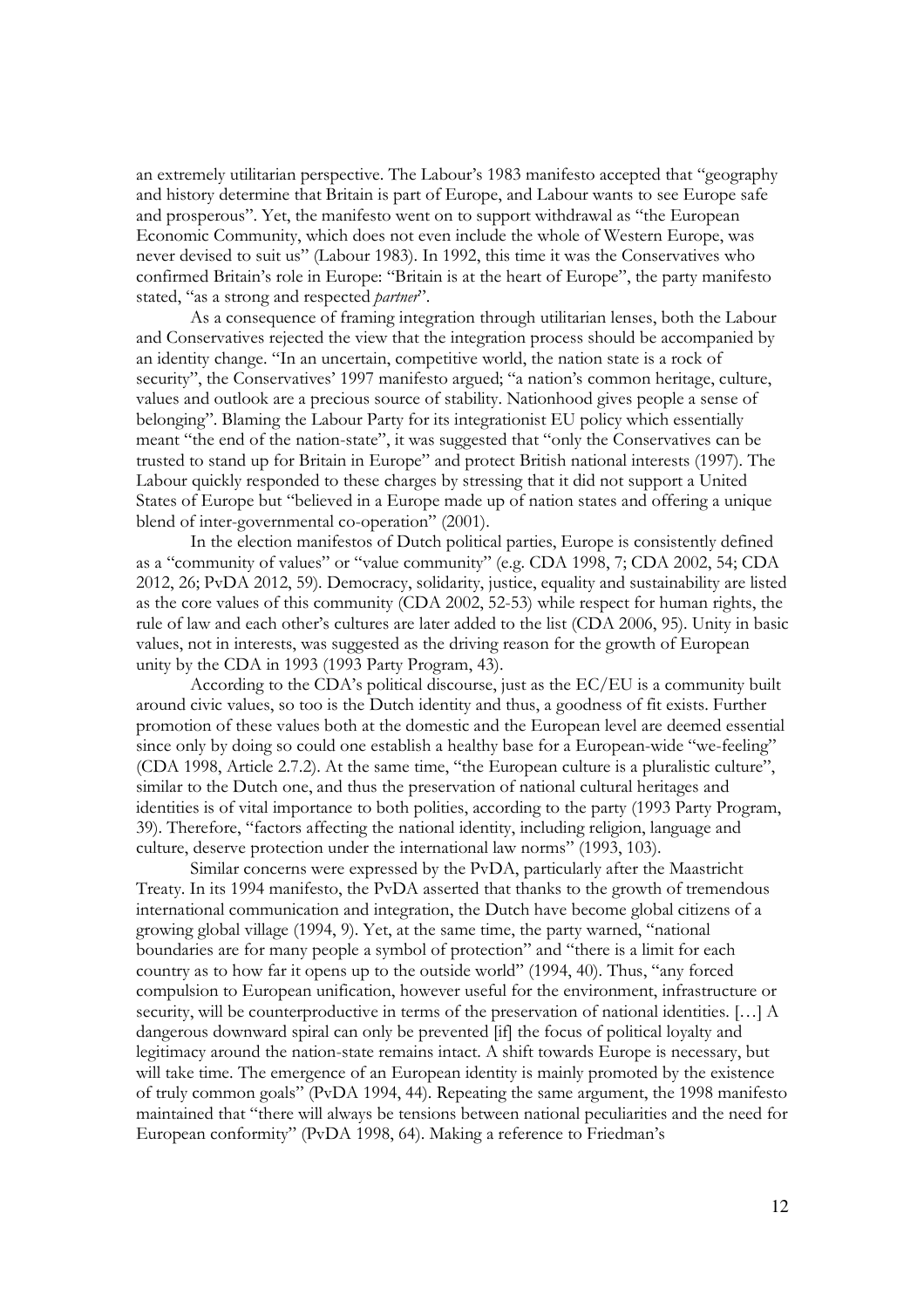conceptualization of globalization, the manifesto of 2006 concluded that "Europe must not be a straitjacket, but appreciate diversity". Therefore, the party declared support for "more Europe in some areas, and less Europe in some others" (PvDA 2006, 101).

**The projective level: discourses on the structure of European integration** Within the multilateral discourse embedded in German party manifestos, both the CDU/CSU and the SPD support a federal Europe as a guarantee to protect national cultures and identities without sacrificing further integration. Political Europe must be built according to the federalist principle, the CDU/CSU suggested in 1987, and "the basic federal structure of Germany must be preserved in a united Europe" (1987, 15). A federal system not only "subjects the exercising of power to certain controls and prevents the development of a centralist Europe", but also "ensures the survival of the cultural diversity that should continue to be the hallmark of Europe" (CDU Principles and Program 1994, 125). A similar ideal is portrayed by the SPD: "We want to transform the European Community into the United States of Europe in which the cultural identities of people are is preserved, linguistic-cultural minorities are respected and in which all citizens are assured of equal liberties and opportunities for their development" and for such an ideal, a federal order which respects the integrity and sovereignty of all the countries of Europe is a necessity (Party Program 1989, 17).

In direct contrast to the German discourse, to the British, the EU is essentially articulated as a "partnership of nations" (Conservatives 1997), thus a tightly organized political structure is thus firmly rejected. Using the exact same wording in its 1997 and 2001 manifestos, the Conservatives announced that Britain may "want to be in Europe, but not run by Europe". "The diversity of Europe's nations is its strength and as more nations join the European Union, it needs to become flexible not more rigid", the Conservatives proclaimed in 1997. In the next elections, when debates on the European Constitution and the Eastern enlargement were at their peak, the party warned the electorate against "a fully integrated superstate with nation states and the national veto disappearing" (2001). Accordingly, "Britain's interests are best served by membership of a European Union that is an association of its Member States" and a federal Europe can thus never be allowed (Conservatives 2010).

The Labour Party started vocalizing explicit criticisms of the dangers of supranational integration much earlier than its rivals, dating back to 1979. In that year's election manifesto, enlargement of the community was supported since it would "provide an opportunity to create a wider and looser grouping of European states, thus reducing the dangers of an over-centralized and over-bureaucratic EEC". After all, it was suggested, "each country must be able to realize its own economic and social objectives under the sovereignty of its own Parliament and people" (Labour Party 1979). Almost two decades later, labelled the New Labour under the energetic Tony Blair, the party was a much more enthusiastic supporter of European integration, but still critical of deepening beyond the control of member states: "Our vision of Europe is of an alliance of independent nations choosing to co-operate to achieve the goals they cannot achieve alone. We oppose a European federal superstate", the 1997 manifesto highlighted.

As early as 1959, the Dutch Christian Democrats presented the view that the growing interdependence of nations required an international system in which each member makes its contribution and shows its willingness to limit national sovereignty in favor of supranational bodies (CDA 1959, 7). But as the integration deepened, the Dutch parties developed a hesitant position, warning against overcentralization in Brussels and calling for "less Europe in some areas". A European order in which one retains his/her identity can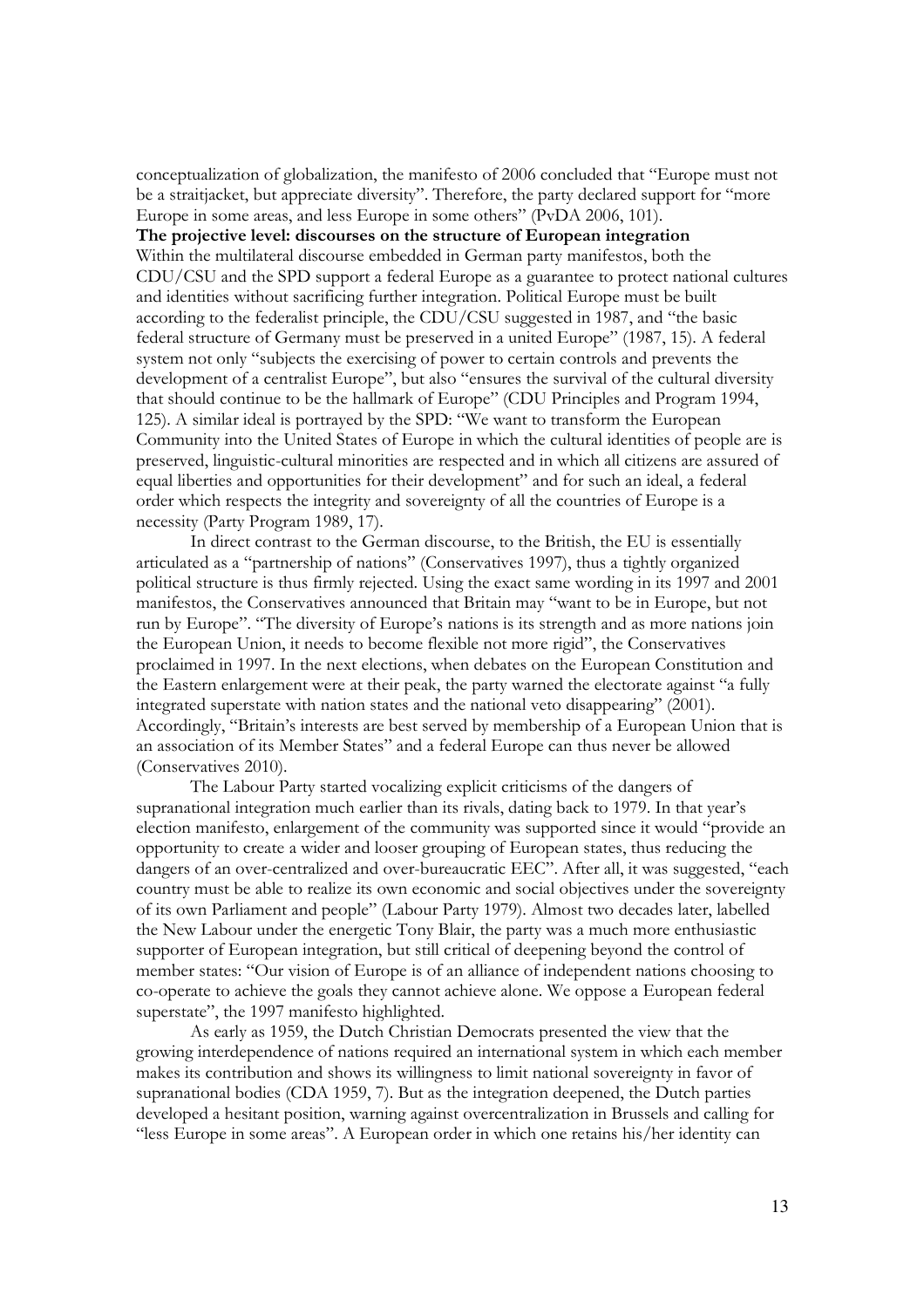only be realized with certain democratic guarantees for local and national governments to remain intact, according to the Dutch political discourse. The PvDA affirmed that under no circumstances "should European cooperation lead to the creation of a European superpower" (1982, 28) or a "superstate" with "detailed rules and unnecessarily restricted freedoms" (2006, 100). "Slowly but surely a European identity is created" the PvDA's 2002 manifesto declared, but "this does not mean that everything should now be governed from Europe" (2002, 69). **"**The feeling that 'they', those in power, decide when 'we', the ordinary people, have nothing to say has a real basis. […] We Europeans actually start to feel that we as citizens have little democratic control over the European Union" (2002, 64). This is a structural problem which could be best addressed by a properly implemented subsidiarity principle, according to the PvDA. After all, "the essence of democracy lies at the national level" (2006, 101).





**Discussion**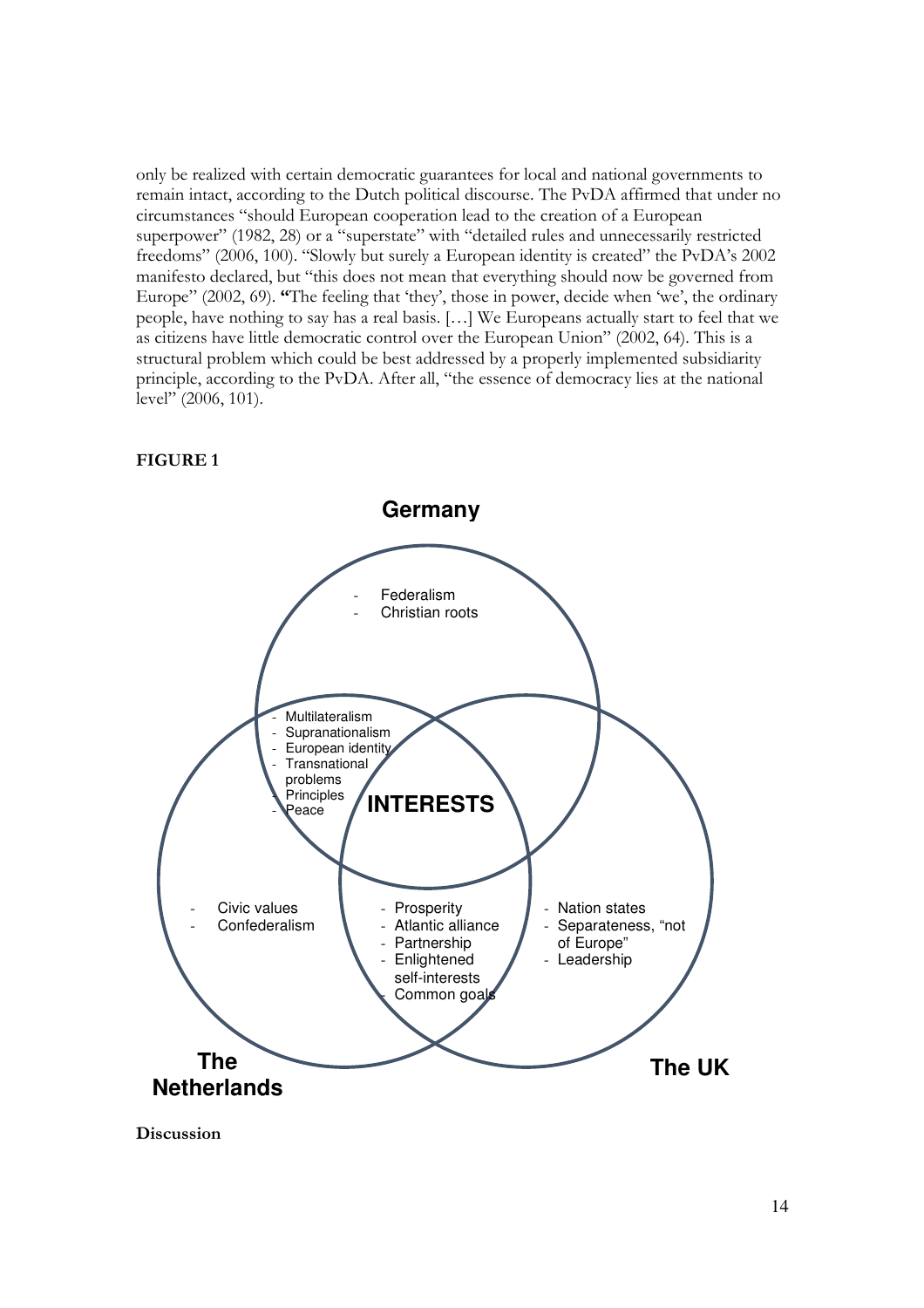Adenauer's post-war grand scheme (*Westpolitik*) was to integrate Germany in a network of multilateral institutions, of which the European Economic Community was the most critical one, so that war would become economically impossible and politically unimaginable. On several occasions in early post-war election manifestos, German parties defined European integration as a historic mission to eliminate rampant nationalism leading to war. To regain the trust of the international community, to succeed in German unification in the future, and to recover economically were additional factors presented in favor of European integration. By that, European integration was considered the only means to accomplish German national interests. In time however, as the integration process succeeded in bringing peace and welfare to the homeland, the boundaries separating German and European polities disappeared in party discourses. Today, in both the CDU/CSU and the SPD manifestos, German identity is articulated as a part of a broader European identity; and specific values and norms attached to being European are regarded as essential variables in forming German national interests. Consequently, numerous references are made to the commonalities of European peoples, including Germans, in terms of culture, destiny, and values. Since European and German identities complement each other, according to party discourses, any transfer of sovereignty from local and national to the European level and vice versa is not perceived as a threat to either polity. Despite a relatively minor emphasis, deeper political integration is also defended on the grounds that many of the problems of nation-states have become transnational today and thus cannot be effectively remedied by uncoordinated state efforts.

It is also our finding that Germany's rise as an assertive actor on the European scene in the last decade was accompanied by thicker identity formulations, particularly in the Christian Democrats' manifestos. This outcome is partly caused by the increased saliency of matters related to Europe in national elections and the elites' attempts to bring European integration closer to citizens to offset democratic deficit critiques. In the name of democratizing the EU, political parties inevitably invoke more populist sentiments with electoral concerns, which include references to religion or culture. Even though in the long run, this effort can help provoke a debate on community-building at the European level, it also carries the risk of breaking the permissive consensus on Europe that is so deeply embedded among German political actors.

In the UK, a completely different situation applies. Both the Labour and the Conservatives strongly converge on the uniqueness of the British national identity and its fundamental differences from continental Europe including common law, small state and free market economy. This discourse of separateness and the notion of British grandeur appeared as the primary reason for early post-war elites ignoring European integration and, at best, approaching it quite suspiciously in the following decades. Churchill's famous remark, "with Europe, but not of it", was a belief shared by both parties until the second half of the 1960s and the early 1970s. Viewing itself as a world power, coming out of the war on the victorious side, and having solid ties to a vast number of countries which were once her colonies were the reasons why Britain stopped seeking being a part of the integration process. However, as British capabilities declined throughout the Cold War, a process finalized with an application for membership, the political discourse changed from total indifference to limited support. In the election campaigns of 1970 and 1974, the British application was presented not as a normative choice, but more as a political and economic necessity. Thus, there were two conditions behind British support: one, that essential British interests and identity were to be safeguarded; and two, that the Community would never aim to be a federal super-state.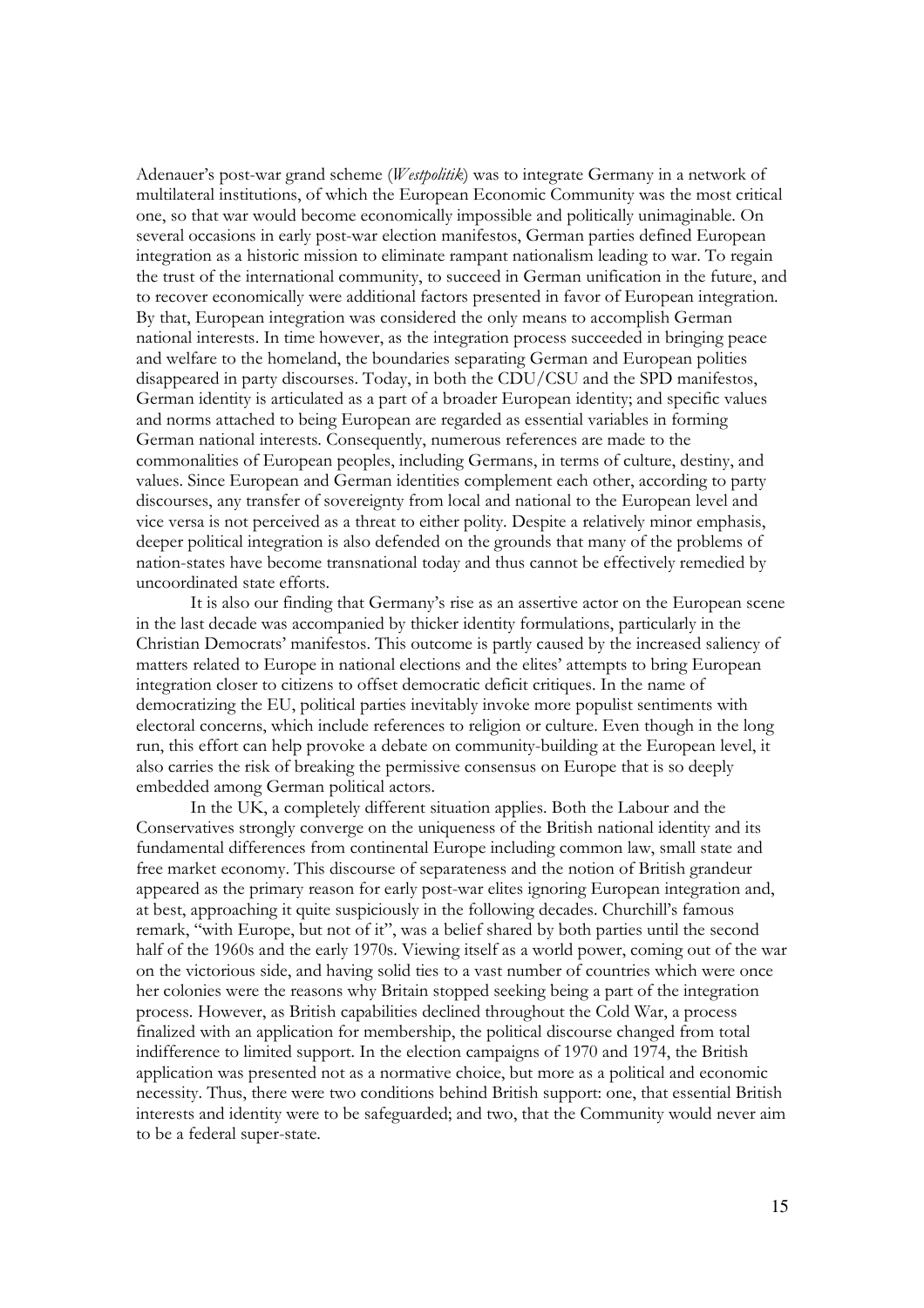It would be difficult to say that there have been dramatic changes in the main axes of the British discourse since then. Both British parties have chosen to frame European integration primarily as "a partnership organization" structured as a *Gesellschaft* connected by organic ties rather than a *Gemeinschaft<sup>2</sup>* . At times when the British felt hard pressed vis-à-vis international challenges, such as nuclear proliferation and being squeezed in between two superpowers in the 1960s or Yugoslavia demanding decisive action in the mid to late 1990s, "partnership", "opportunity" and "price to pay" were frequently employed expressions on election manifestos. At such times, European integration was articulated through the instrumental benefits that a European policy would net for Britain or as an arena where Britain could assert its leadership. On the other hand, whenever Britain felt strong enough, such as during the Thatcher era, emphases on British distinctness increased considerably as a justification for a Eurosceptic position. The continental corporatist Europe was referred to as being simply too different from neoliberal, Anglo-Saxon Britain.

Our final case, the Dutch discourse, presents the interplay between instrumental and normative frameworks. The two major parties, the CDA and the PvDA, evaluate issues of European integration and EU membership mainly as a function of Dutch interests with little reference to its ideational and normative values. However, unlike in Britain, in the Dutch discourse a European identity is not categorically rejected; instead the parties proposed that creating a European-wide political community should be a gradual process with carefully taken steps. Employing a functionalist perspective, both the CDU/CSU and the PvDA frequently suggested that converging policies in response to common problems would accelerate the formation of a common identity. As member states jointly engage in problemsolving efforts, they will develop common perspectives, increase mutual trust in each other, and start identifying with each other in an inclusive way. This reasoning inevitably led Dutch parties to focus on thin attributes such as commitment to the rule of law, democracy and solidarity as the basis of a shared identity, rather than setting for thick ones and seek inclusion and exclusion based on essential differences.

On one level, the saliency of civil themes regarding European integration makes Dutch parties one of the stronger proponents of a particular 'Europe', akin to Duchêne's 'civilian power' (Duchêne 1972) or Mitzen's 'civilizing power' (2006). Such a reflection of Europe's external identity in the Dutch political discourse is wholly consistent with the identity constructed within. In election manifestos, the Dutch are presented as a cosmopolitan society consisting of various cultural, religious and ethnic communities connected by commercial ties under the protection of a healthy democracy. The Dutch, according to this view, are a microcosm of a broader European polity. As such, the Dutch parties vocalize, both the national and European polities must be built on the premises of openness to difference and tolerance; a truly integrated Europe could only be achieved if these principles are upheld.

On another level, the Dutch preference for a thin identity construction as the basis of European integration is also a pragmatic response, deriving from the country's international obligations. From World War II until the end of the Cold War, the parties framed Dutch foreign relations as being the point of intersection of two separate alliances: membership in the EC was utilized for economic recovery and development, while the Atlantic Alliance was for defence and security. As European integration progressed and

-

<sup>2</sup> See Tönnies (2001, fist published in 1887) for a detailed discussion on the dichotomies of Gemeinschaft and Gesellschaft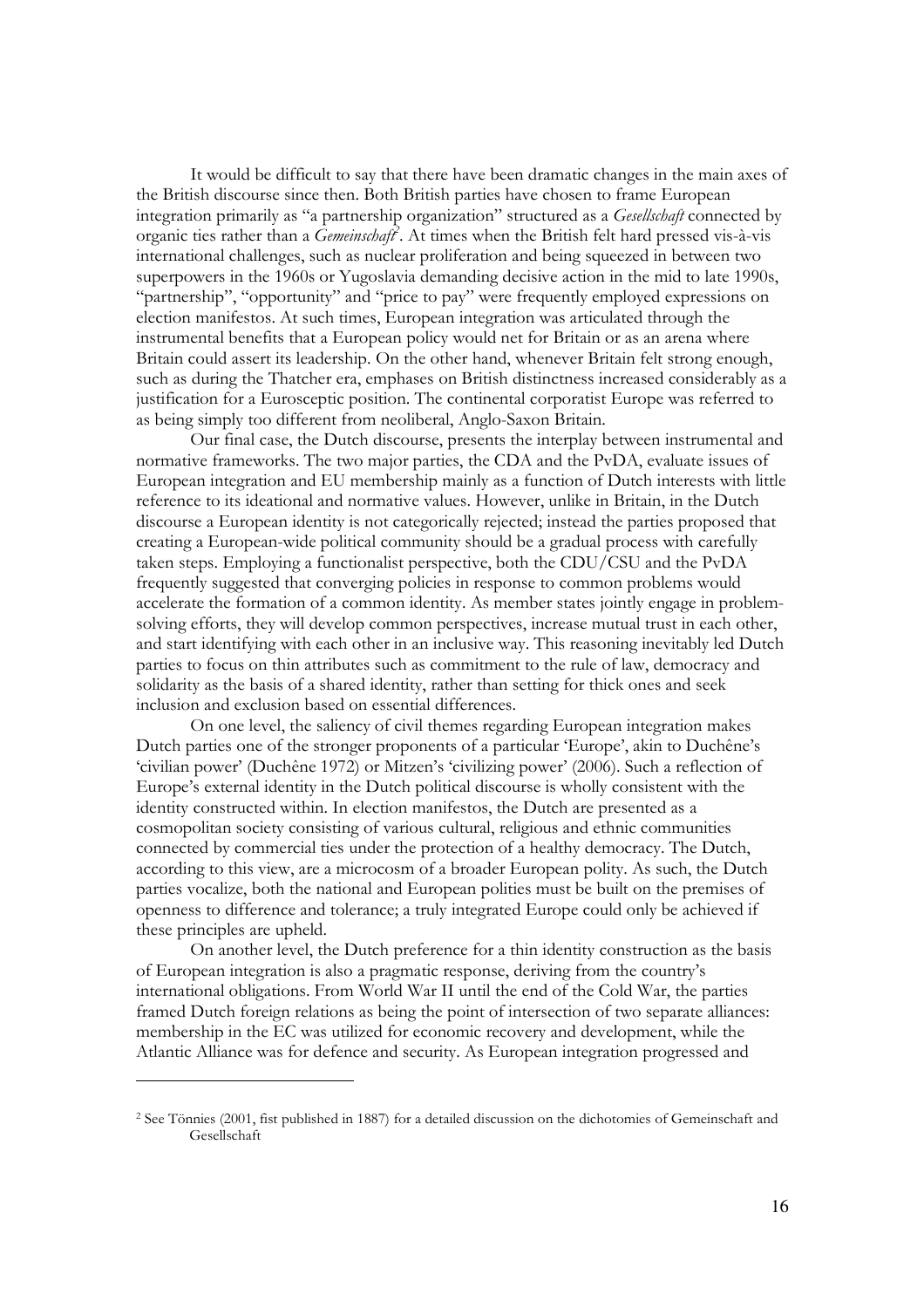pressures for political cooperation mounted, party manifestos approached it with suspicion on the grounds that any intermeshing between the two alliances could only weaken both. Nevertheless, with the end of the Cold War and as a consequence of the reduced interest of the United States in European security, Dutch parties started developing a growing interest in strengthening the EU as a capable foreign and security policy actor. As a result of this new pragmatic discourse, the Dutch insisted that even though the EU had to become a capable political actor, its identity should be built around civic values that are shared on the other side of the Atlantic so that Europe's actorness would not create a challenge to the Western security umbrella. Only in such a manner, complementary to the broader Western civic identity and in conformity with the Dutch security alliances, was the Netherlands willing to strengthen a common European identity and adopt it without hesitation.

How political parties frame Europe and European integration directly affects the political structure that they envision for the Union. For German parties, federalism is the choice for the future. For the SPD, the main objective from the very beginning was a "United States of Europe" whereas the CDU/CSU employed a more cautious approach, typically preferring the term "Union of European Nations". Yet in both trajectories, federalism ensures diversity, enriches the prospects of a stronger Europe and mutes fears of a strong Germany in others. British parties, by contrast, are ardent critics of any attempts that could weaken the Westphalian state system. Framing nation-states as "a rock of security", any integrationist policy at the EU level according to the British parties could only help soften that rock and lead to instability. By this account, in the British discourse, intergovernmentalism is the only game in town. The Dutch discourse takes a middle position. While further integration is welcomed, any prospect of the EU becoming a "superstate" is strictly rejected. One particular problem with the EU's current structure is its democratic deficit, the Dutch parties underline, and to overcome this, local and regional governments should be given greater control in conformity with the subsidiarity principle. For the pragmatic Dutch, furthermore, only a carefully designed supranational structure with nation-states preserving the various powers at their disposal would enhance the country's position vis-à-vis the big powers, Germany and France in particular. Wary of an 'ever closer union', rather than a federal system, Dutch parties are keener on a confederal structure.

Since this is a small-n study, it would be a stretch to reach conclusions on the effect of the ideological bases of political parties on their position towards European integration. Nevertheless, in all three countries studied in this paper, rather than positions on the leftright scale, national differences tend to be more decisive in forming party attitudes towards European integration. At the same time, within each country, discursive differences between the mainstream center left and right parties under analysis seem minimal. It is true that there are several references in the German Christian Democrats' manifestos to Adenauer's pivotal role but the Social Democrats have been equally embracive of his legacy, confirming the permissive consensus hypothesis (Lindberg and Scheingold 1970). Yet, we can note some erosion in the ideational commitment to European integration in both German parties since the start of the new millennium. In the Netherlands by contrast, issue ownership is slightly more the case as the saliency of issues regarding Europe is considerably greater in the Christian Democrats' manifestos.

We also observe that the passage of time has not caused dramatic changes in party attitudes towards integration in the three countries. This confirms the theory that identities are resistant to change; actors become invested in and attached to the routines of engagement with others that anchor their identities (Mitzen 2006, 2). Even though the saliency of Europe in party manifestos has greatly increased over the years (Pennings 2006,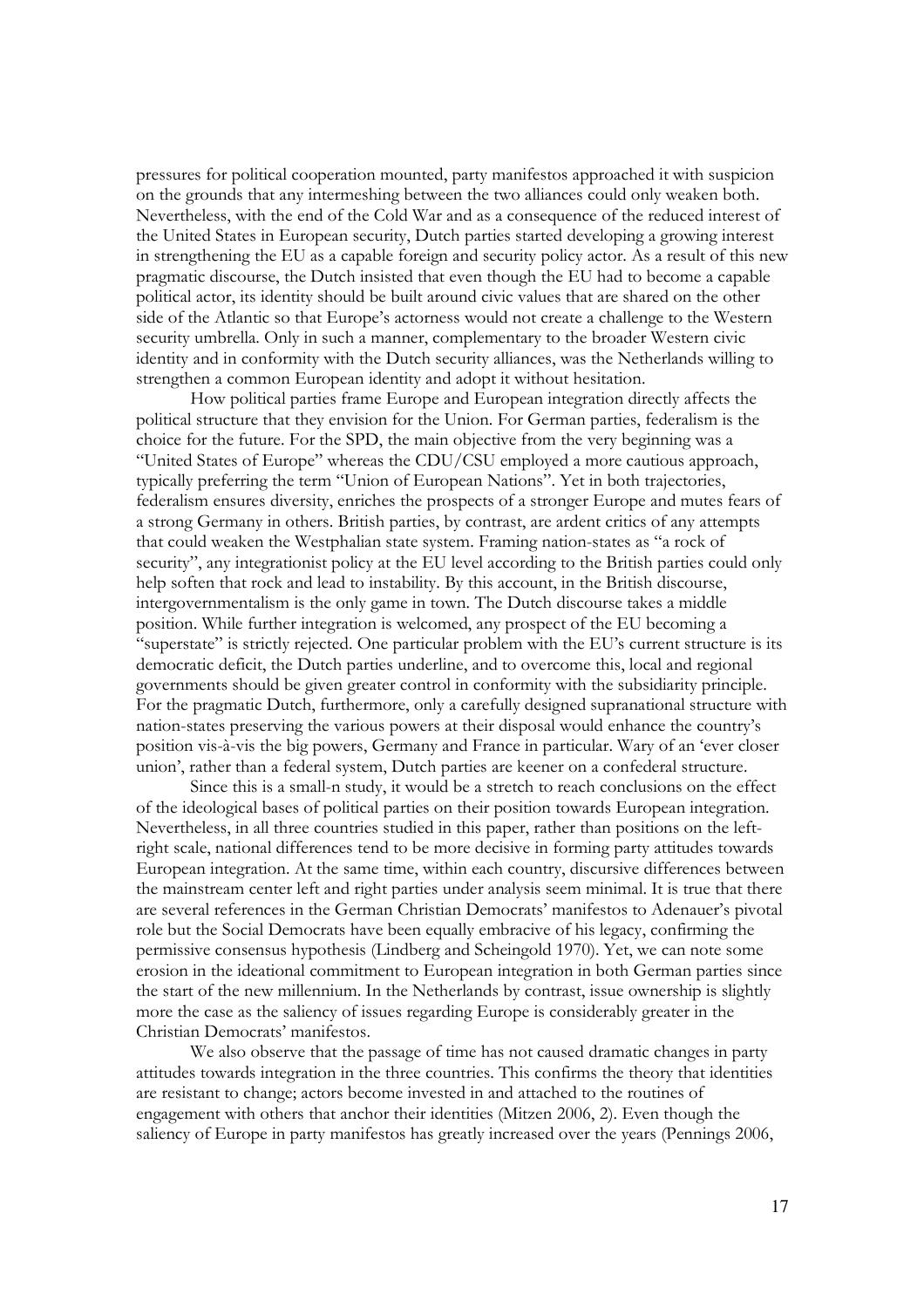Spoon 2012), the arguments which fabricated party discourses on Europe have remained relatively stable. The only exception to this finding is the Labour Party in the UK. From the second French veto up until 1979, the Labour manifestos displayed an ambiguous disinterest towards Europe, reflecting a split within the party between the opponents of integration and supporters, which included the leadership cadre. After an election defeat in 1979, the party returned to a hardline position and until the second half of the 1980s openly advocated immediate withdrawal from the EC in its election manifestos. Towards the end of the 1980s, the Labour Party once again shifted its position from an anti-EU party to pro-EU. Just before the 1997 elections, under Blair's leadership, Labour was defending one of the most passionate pro-European discourses in British history. Though our study did not reveal similar twists in Germany and the Netherlands, further research should be conducted to present detailed analyses about the effect of time on the content of messages and arguments in relation to Europe that parties refer to in their discourses.

### **Conclusion**

This paper explored political parties' discourses towards Europe and European integration in three EU member states, Germany, the UK and the Netherlands, in an attempt to investigate the role of ideational variables in support for integration. Theoretically, we suggested that party attitudes on European integration are mediated by the political culture and deeply embedded identity constructions. Having analysed national election manifestos from 1950 up until today, it was our aim to question how political parties of three member states with different levels of support for supranational integration frame and politically mobilize issues of Europe and European integration relative to national interests and identity in election manifestos.

Despite varying in degree, European integration is articulated first and foremost around a framework of interests in all six parties' discourses. Yet, what national interest entails varies greatly across cases. In Germany, the primary national interest was formulated mainly as the preservation of peace and for this, a 'united Europe' was deemed essential. In election manifestos, references to the material benefits of further integration were kept to a minimum. For the UK, the EC/EU membership was mostly promoted as a way of enhancing British influence and power in its quest for global leadership. Instead of a 'responsibility discourse', in British manifestos, regular emphasis was placed on the notion of 'leadership'. Britain, according to the dominant discourse, is destined to lead on a global scale and the EC/EU serves this purpose, just as the Commonwealth once did. In the Netherlands as well, power plays have a role in defences of integration, but of a different kind. Both Dutch parties accepted that a small country such as the Netherlands only has a limited number of tools in its foreign policy arsenal; thus the country needs the EC/EU in order to have a greater say in world affairs. Furthermore, although remarks regarding the shortcomings of the nation-state system in coping with transnational problems can be found in all three cases, such references are most numerous in Dutch parties. In this context, European integration was considered a vehicle for further prosperity and security.

The differences in formulating national interests are largely due to the different identity constructions. In Germany, national identity is constructed within the broader framework of Europe. Political actors stress on shared values and norms and portray Europe and Germany essentially as a single community. In this type of identity formulation, European integration is considered as the right thing to do and perfectly compatible with Germany's national interests. By contrast, in the British political discourse the emphasis is on differences between Britain and continental Europe in terms of culture, values and heritage. Since Britain is considered a separate community from the rest, with a separate composition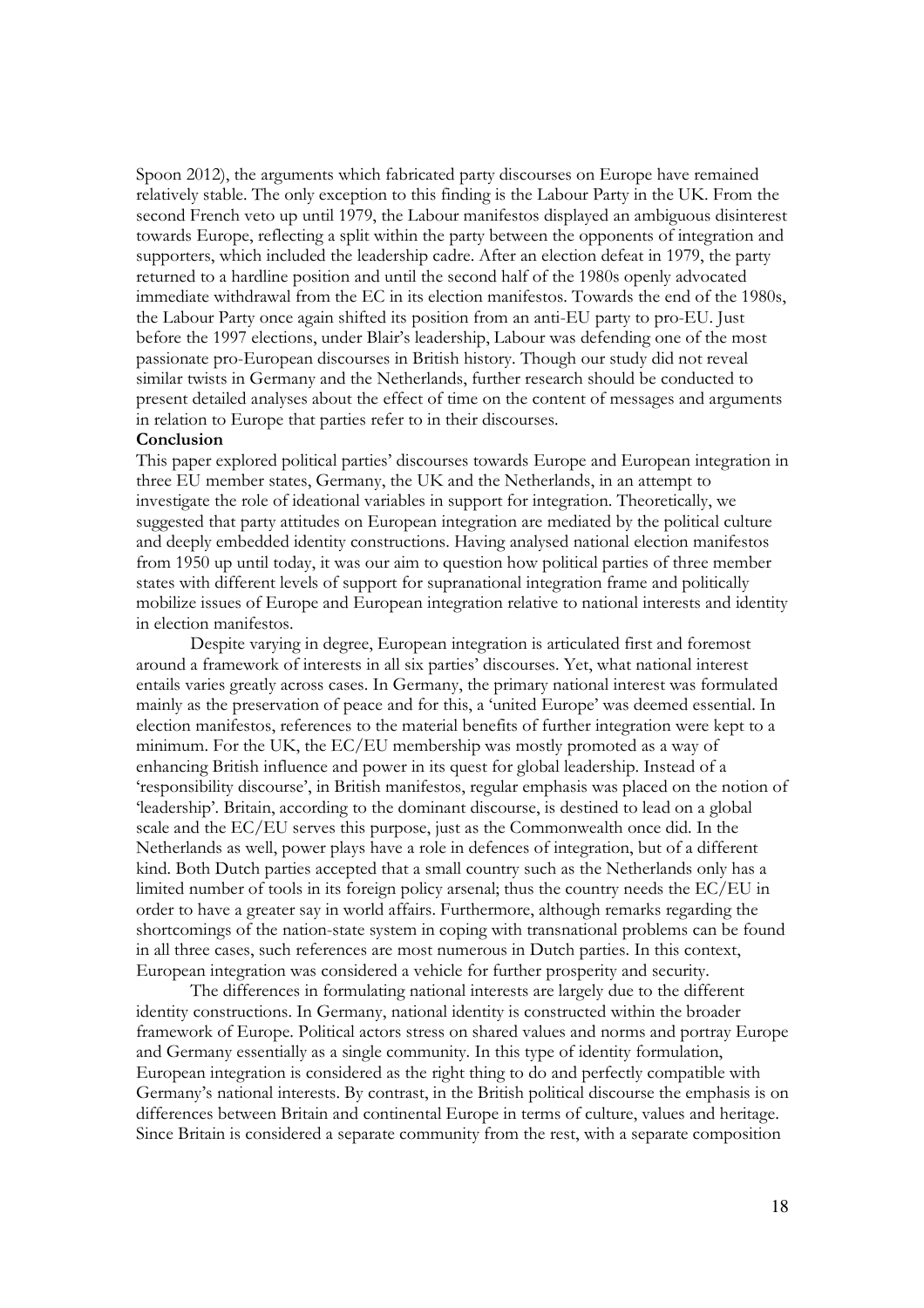of identity and interests, European integration is evaluated solely in terms of utility calculations. Thus, only during times when British foreign policy faced serious international challenges did Europe and integration become salient issues of election manifestos. Finally, in the Netherlands, political views on Europe are usually pragmatically driven. In order to prevent any upset of the delicate balance of Dutch international alliances, the national political parties focused on civic values which are shared not only in Europe but also on the other side of the Atlantic as the basis of a common European identity. By constructing national and European identities in this particular way, the Dutch parties defined the community that the Netherlands is a part of as a broader Western world not just confined to the European continent. Consequently, the Netherlands has been largely a willing promoter of European integration, provided that European identity is formed in a thin way that would not discriminate against other members of the Western community and challenge the Atlantic alliance.

### **References**

- Anderson, Jeffrey J (1999) *German Unification and the Union of Europe: The Domestic Politics of Integration Policy* (Cambridge, New York: Cambridge University Press).
- Banchoff, Thomas F (1997) 'Germany's European policy: a constructivist perspective', *Center for European Studies working paper series*. Minda de Gunzburg Center for European Studies, Harvard University, Cambridge, MA.
- Bergbauer, Stephanie (2011) 'Contesting Europe, contesting identity? An empirical study of party positioning on national and European identity, 1979-2009', Paper prepared for the Panel '*Mass-Elite Linkages in the European* Union' *at the Twelfth Biennial International Conference of the European Union Studies Association*, Boston, MA.
- Berger, Peter (1966) 'Identity as a problem in the sociology of knowledge'. *European journal of sociology, 7:1, 105-115.*
- Best, Heinrich, György Lengyel, and Luca Verzichelli (2012) *The Europe of Elites. A Study into the Europeanness of Europe's Economic and Political Elites. (Oxford: Oxford University Press).*
- Bleich, Erik. (2003). *Race Politics in Britain and France*. (Cambridge: Cambridge University Press).
- Budge, Ian, Paul Pennings (2007) 'Do they work? Validating computerised word frequency estimates against policy series', *Electoral Studies,* 26:1: 121-129.
- Dalton, Russell J., and Steven Weldon (2007) 'Partisanship and party system institutionalization.' *Party Politics* 13.2, 179-196.
- Deutsch, Karl Wolfgang (1957) *Political community and the North Atlantic Area*. (Princeton, NJ: Princeton University Press, 1957)
- Duchêne, Francois (1972) 'Europe's role in world peace'. *Europe tomorrow: Sixteen Europeans look ahead, 43.*
- Entman, Robert M (1993) 'Framing: Toward Clarification of a Fractured Paradigm', *Journal of Communication,* 43:4, 51-58.
- Evans, Geoffrey (1999) 'Europe: A New Electoral Cleavage?', in Geoffrey Evans and Pippa Norris (eds) *Critical Elections: British Political Parties and Voters in Long-term Perspective* (London: Sage), 207-22.
- Evans, Geoffrey, Sarah Butt (2007) 'Explaining Change in British Public Opinion on the European Union: Top Down or Bottom Up?', *Acta Politica,* 42:3, 173-90.
- Fairclough, Norman (1989). *Language and power* (London: Longman).
- Fierke, Karin M (2002) 'Links across the abyss: language and logic in international relations', *International Studies Quarterly,* 46:3, 331-354.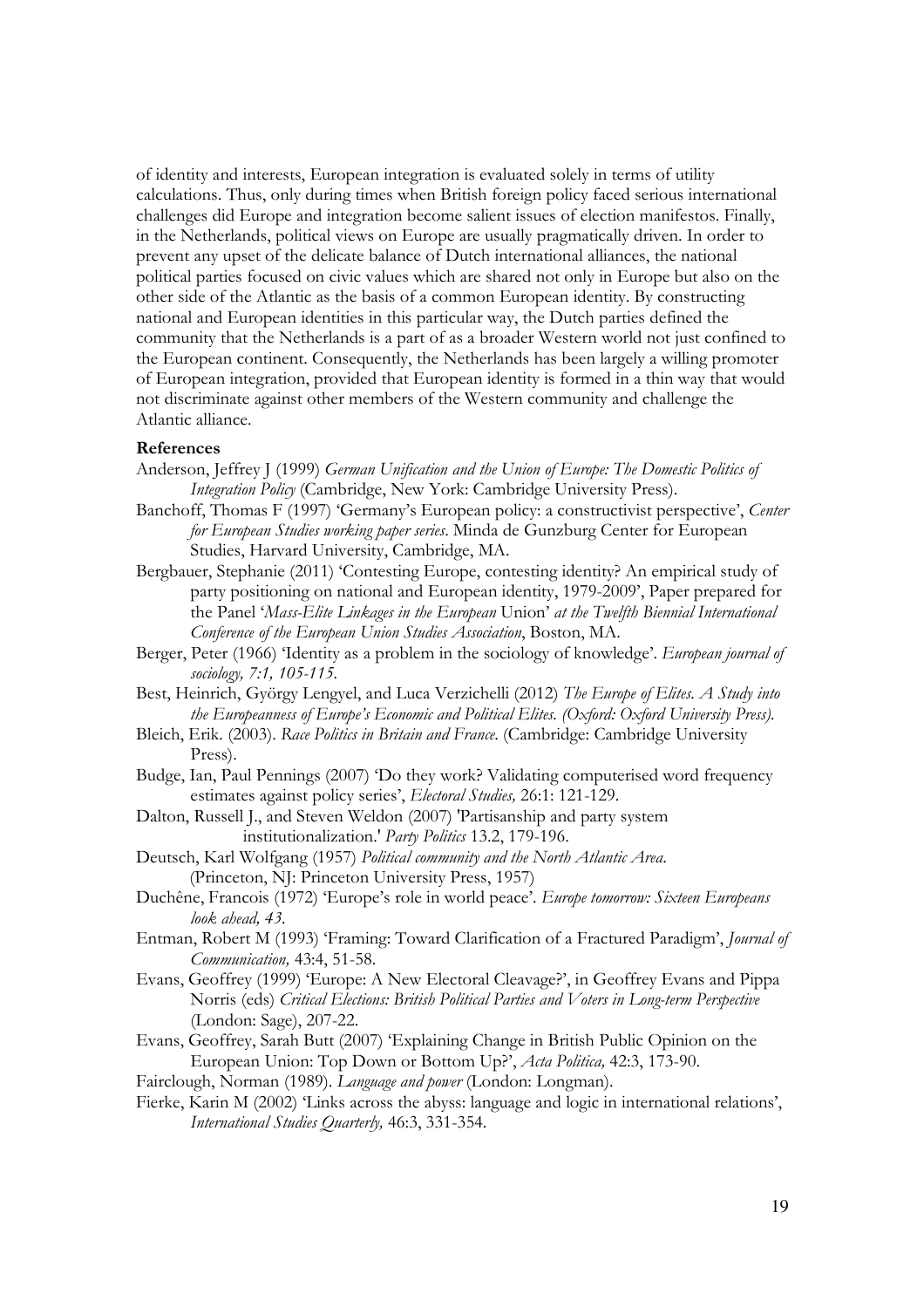Fierke, Karin M (2007). *Critical approaches to international security* (Cambridge: Polity Press).

- Gabel, Matthew (2000) 'European Integration, Voters, and National Politics', *West European Politics,* 23:4, 52-72.
- Gabel, Matthew, John D. Huber (2000) 'Putting parties in their place: Inferring party leftright ideological positions from party manifestos data', *American Journal of Political Science*, 44:1, 94-103.
- Gitlin, Todd (1980). *The whole world is watching: Mass media in the making*  $\breve{\mathcal{O}}$  *unmaking of the new left*. (Univ of California Press).
- Helbling, Marc, Dominic Hoeglinger, Bruno Wüest (2010) 'How political parties frame European integration', *European Journal of Political Research,* 49:4, 496-521.
- Hix, Simon, Christopher Lord (1997) *Political Parties in the European Union* (New York: St. Martin's Press).
- Hix, Simon (1999) 'Dimensions and alignments in European Union politics: cognitive constraints and partisan responses', *European Journal of Political Research,* 35:2, 69–106.
- Hooghe, Liesbet, and Gary Marks (2005) 'Calculation, community and cues public opinion on European integration.' *European Union Politics* 6.4: 419-443.
- Hooghe, Liesbet, Gary Marks, Carole J Wilson (2002) 'Does Left/right Structure Party Positions on European Integration?', *Comparative Political Studies,* 35:8, 965–989.
- Hooghe, Liesbet, and Gary Marks (2008) 'European Union?'. *West European Politics*, *31*(1-2): 108-129.
- Karp, Jeffrey A., and Susan A. Banducci (2007) 'Party mobilization and political participation in new and old democracies.' *Party Politics* 13.2: 217-234.
- Katzenstein, Peter (1996) *The Culture of National Security: Norms and Identity in World Politics* (New York: Columbia University Press).
- Katzenstein, Peter (eds) (1997). *Tamed Power: Germany in Europe*. (Cornell University Press).
- Kitzinger, Uwe (1969) *The Second Try Labour and the EEC* (Oxford; New York: Pergamon Press).
- Koenig-Archibugi, Mathias (2004) 'Explaining Government Preferences for Institutional Change in EU Foreign and Security Policy', *International Organization,* 58:1, 137-174.
- Laver, Michael, Kenneth Benoit, John Garry (2003) 'Extracting policy positions from political texts using words as data', *American Political Science Review,* 97:2, 311-331.
- Lindberg, Leon N, Stuart A Scheingold (1970) *Europe's would-be polity: patterns of change in the European community (Englewood Cliffs: Prentice-Hall).*
- Mair, Peter (2000) 'The Limited Impact of Europe on National Party Systems', *West European Politics,* 23:4, 27-51.
- Marcussen, Martin, Thomas Risse, D Engelmann-Martin, Hans J Knopf, Klaus Roscher (1999) 'Constructing Europe? The Evolution of French, British and German Nation State Identities', *Journal of European Public Policy,* 6:4, 614-633.
- Marks, Gary, Liesbet Hooghe (2003) 'National identity and support for European integration', *Discussion Paper SP* IV 2003-202, (WZB Berlin).
- Marks, Gary, Marco R Steenbergen (2004) *European integration and political conflict* (Cambridge: Cambridge University Press).
- Marks, Gary, Carole J Wilson (2000) 'The past in the present: A cleavage theory of party response to European integration'. *British Journal of Political Science,* 30:3, 433-459.
- Mattila, Mikko, Tapio Raunio (2009) 'From consensus to competition? Ideological alternatives on the EU dimension', *Comparative European Politics,* 7:3, 325-341.
- McSweeney, Bill (1999) *Security, identity and interests: a sociology of international relations (Cambridge University Press).*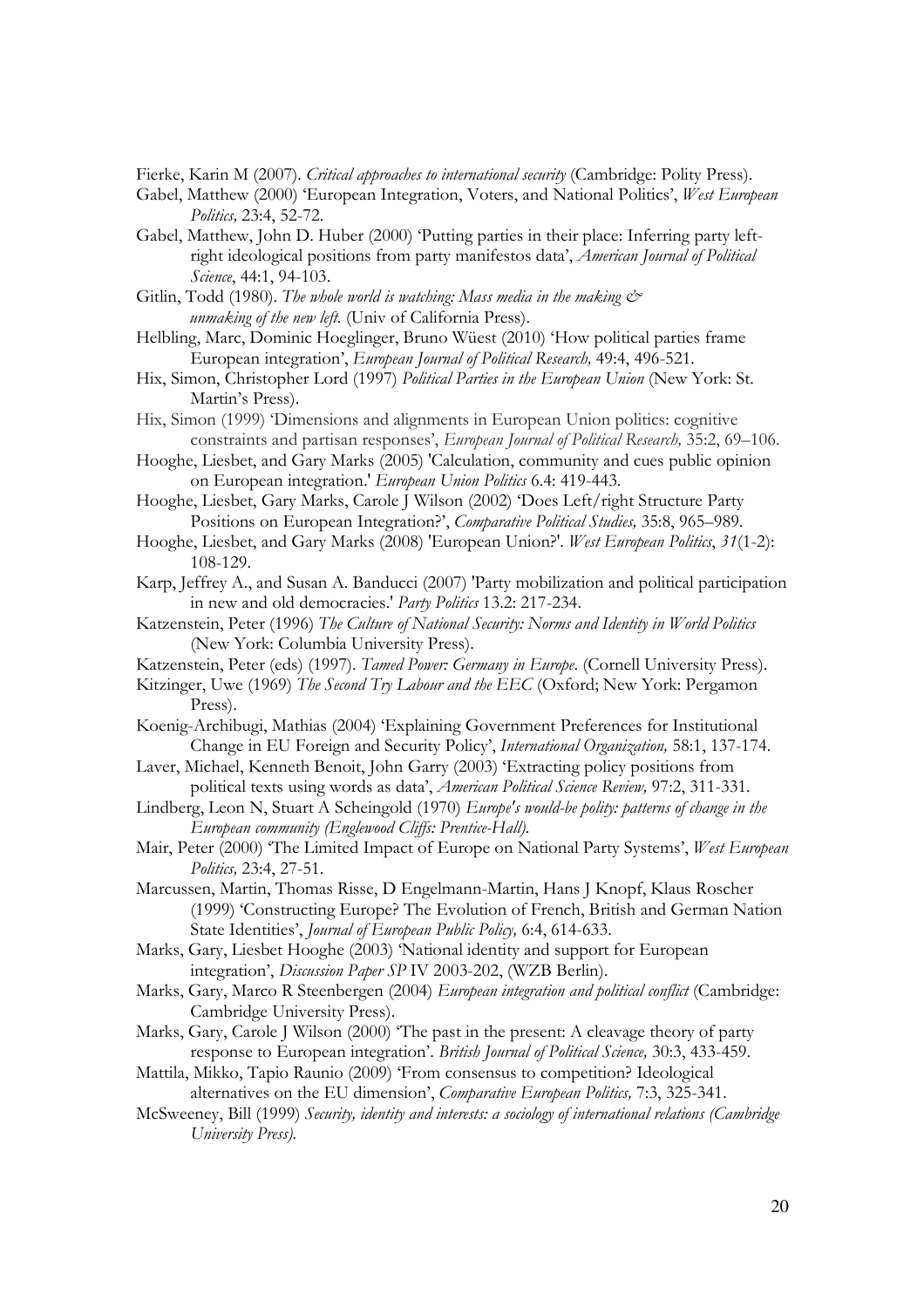- Medrano, Juan Diez (2003) *Framing Europe: Attitudes to European Integration in Germany, Spain, and the United Kingdom. (Princeton University Press).*
- Meguid, Bonnie M (2005) 'Competition between unequals: The role of mainstream party strategy in niche party success'. *American Political Science Review*, *99*:3, 347-359.
- Mitzen, Jennifer (2006) 'Ontological security in world politics: State identity and the security dilemma'. *European Journal of international relations*, *12:*3, 341-370.
- Moravcsik, Andrew (1998) *The Choice for Europe : Social Purpose and State Power from Messina to Maastricht (Ithaca N.Y.: Cornell University Press).*
- Pennings, Paul, Hans Keman (2002) 'Towards a new methodology of estimating party policy positions'. *Quality and Quantity,* 36:1, 55-79.
- Pennings, Paul (2006) 'An Empirical Analysis of the Europeanization of National Party Manifestos, 1960–2003', *European Union Politics,* 7:2, 257-270.
- Ray, Leonard (2003) 'When parties matter: The conditional influence of party positions on voter opinions about European integration', *Journal of Politics,* 65:4, 978-994.
- Risse, Thomas (2002) 'Nationalism and Collective Identities: Europe versus the Nation-State?', in Paul Heywood, Erik Jones and Martin Rhodes (eds) *Developments in West European Politics* (New York: Palgrave), 72-93.
- Rovny, Jan, Erica E Edwards (2012) 'Struggle over Dimensionality Party Competition in Western and Eastern Europe'. *East European Politics & Societies*, *26*:1, 56-74.
- Rutherford, Jonathan (1998) *Identity: community, culture, difference*. (Lawrence And Wishart Ltd).
- Scott, David J (2001) *The Salience of Integration: The Strategic Behaviour of National Political Parties in the European Union*, Ph.D. Dissertation, University of North Carolina, Chapel Hill.
- Smith, Anthony D (1991) *National identity,* (Penguin Books, London).
- Spoon, Jae-Jaei (2012) 'How salient is Europe? An analysis of European election manifestos, 1979–2004'. *European Union Politics,* 13:4, 558-579.
- Statham, Paul (2008) 'Political party contestation over Europe in public discourses: Emergent Euroscepticism?', *Arena Working Paper* 8, March 2008. Available online at: http://www.arena.uio.no/publications/working-papers2008/papers/wp08\_08.xml
- Steenbergen, Marco R., Erica E. Edwards, and Catherine E. De Vries (2007) 'Who's cueing whom? Mass-elite linkages and the future of European integration.' *European Union Politics* 8.1: 13-35.
- Taggart, Paul (1998) 'A Touchstone of Dissent: Euroscepticism in Contemporary Western European Party Systems', *European Journal of Political Research,* 33:3, 363–88.
- Tillman, Erik (2004) 'The European Union at the Ballot Box? European Integration and Voting Behavior in the New Member States', *Comparative Political Studies,* 37:5, 590- 610.
- Tönnies, Ferdinand (2001) *Community and Civil Society* (Cambridge University Press).
- Van Keulen, Mendeltje (2006) *Going Europe or Going Dutch: How the Dutch Government Shapes European Union Policy* (Leiden University Press).
- Volkens, Andrea, Judith Bara, Ian Budge (2009) 'Data Quality in Content Analysis.'
- The Case of the Comparative Manifestos Project', *Historical Social Research/Historische Sozialforschung,* 34:1(127), 234-251.
- Zaller, John R (1992) *The Nature and Origins of Mass Opinion* (Cambridge, Cambridge University Press).

List of Cited Party Manifestos and Programs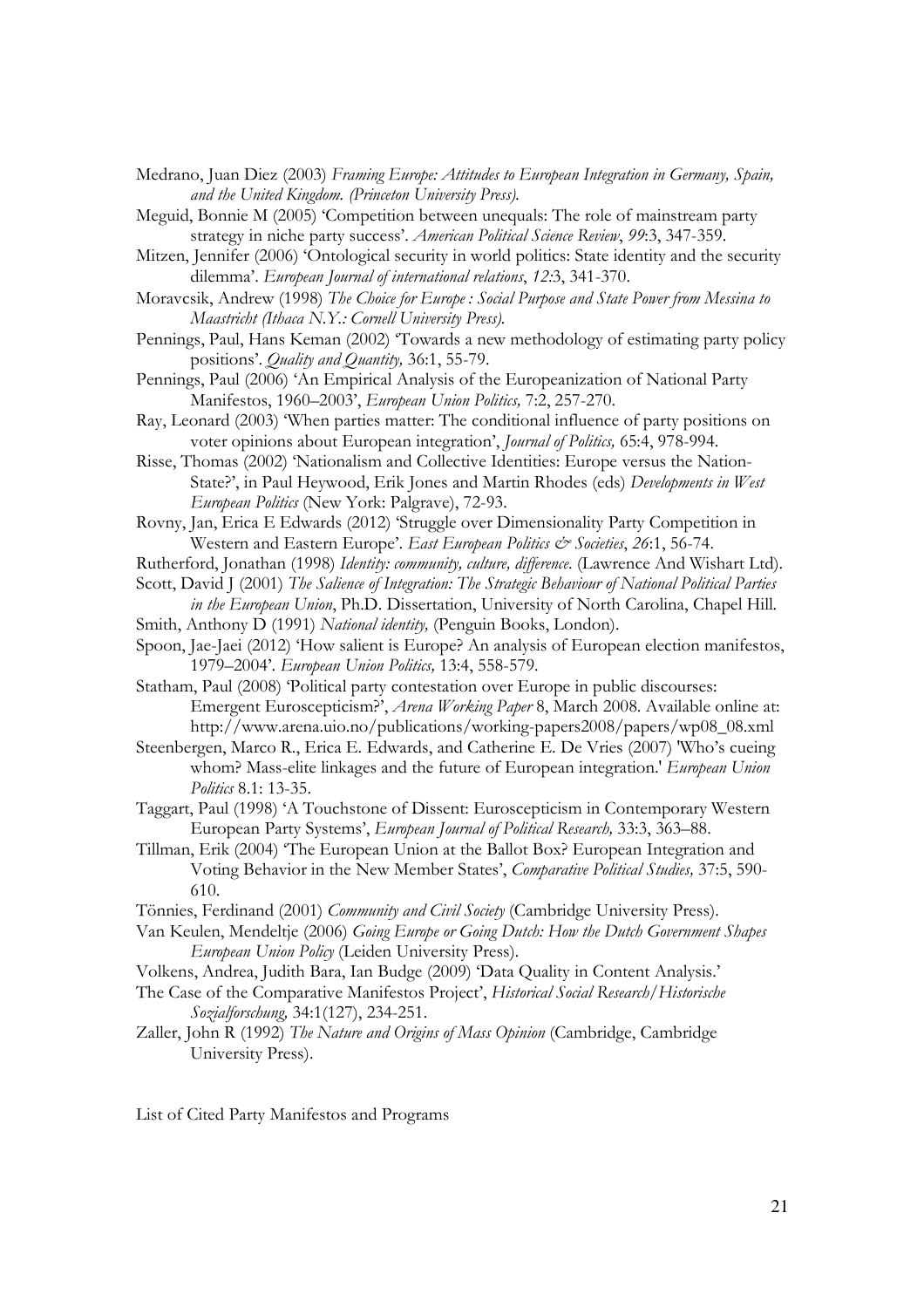### Germany

| Christian Democratic Union/Christian Social Union (CDU/CSU) (1976) Das Gemeinsame |
|-----------------------------------------------------------------------------------|
| Wahlprogramm der CDU und CSU [CDU/CSU General Election Manifesto] 1976.           |
| (1980) Das Gemeinsame Wahlprogramm der CDU/CSU [CDU/CSU General                   |
| Election Manifestol 1980.                                                         |
| (1987) Das Wahlprogramm von CDU und CSU Für Die Bundestagswahl                    |
| [CDU/CSU Election Manifesto for the Bundestag Elections] 1987.                    |
| (1994) Regierungsprogramm von CDU und CSU [CDU/CSU Government Program]            |
| 1994.                                                                             |
| (1994) Principles and Program of the CDU. Adopted by the 5th Party Conference     |
| Hamburg. 21-23 February 1994.                                                     |
| (2002) Leistung und Sicherheit: Zeit für Taten- Regierungsprogramm.               |
| [Performance and Safety: Time for Action] CDU/CSU General Election                |
| Manifesto 2002.                                                                   |
| (2009) Wir Haben Die Kraft [We Got the Power] CDU/CSU General Election            |
| Manifesto 2009.                                                                   |
| Social Democratic Party (SPD) (1961) Das Regierungsprogramm der SPD [SPD          |
| Government Program] 1961.                                                         |
| (1965) Tatsachen und Argumente [Facts and Arguments] Election Manifesto 1965.     |
| (1989) Grundsatzprogramm der Socialdemokratischen Partei Deutschland [SPD         |

- Party Program] 1989.
- \_\_\_\_\_ (1990) Der Neue Weg [The New Way] General Election Manifesto 1990.
- \_\_\_\_\_ (1997) Parteitag der SPD in Hannover [SPD Hannover Party Program] 1997.
- \_\_\_\_\_ (2002) Erneuerung and Zusammenhalt [Restoration and Cohesion] General Election Manifesto 2002.

Great Britain

- Conservative Party (1955) United For Peace and Progress. Conservative Party General Election Manifesto 1955.
- \_\_\_\_\_ (1959) The Next Five Years. Conservative Party General Election Manifesto 1959.
- \_\_\_\_\_ (1970) A Better Tomorrow. Conservative Party General Election Manifesto 1970.
- \_\_\_\_\_ (October 1974) Putting Britain First. Conservative Party General Election Manifesto 1974.
- \_\_\_\_\_ (1979) Conservative Party General Election Manifesto 1979.
- \_\_\_\_\_ (1987) The Next Moves Foreword. Conservative Party General Election Manifesto 1987.
- \_\_\_\_\_ (1992) The Best Future For Britain. Conservative Party General Election Manifesto 1992.
- \_\_\_\_\_ (1997) You can only be sure with the Conservatives. Conservative Party General Election Manifesto 1997.
- \_\_\_\_\_ (2001) Time For Common Sense. Conservative Party General Election Manifesto 2001.
- \_\_\_\_\_ (2010) Invitation to Join the Government of Britain. Conservative Party General Election Manifesto 2010.
- Labour Party (1950) Let Us Win Through Together. Labour Party General Election Manifesto 1950.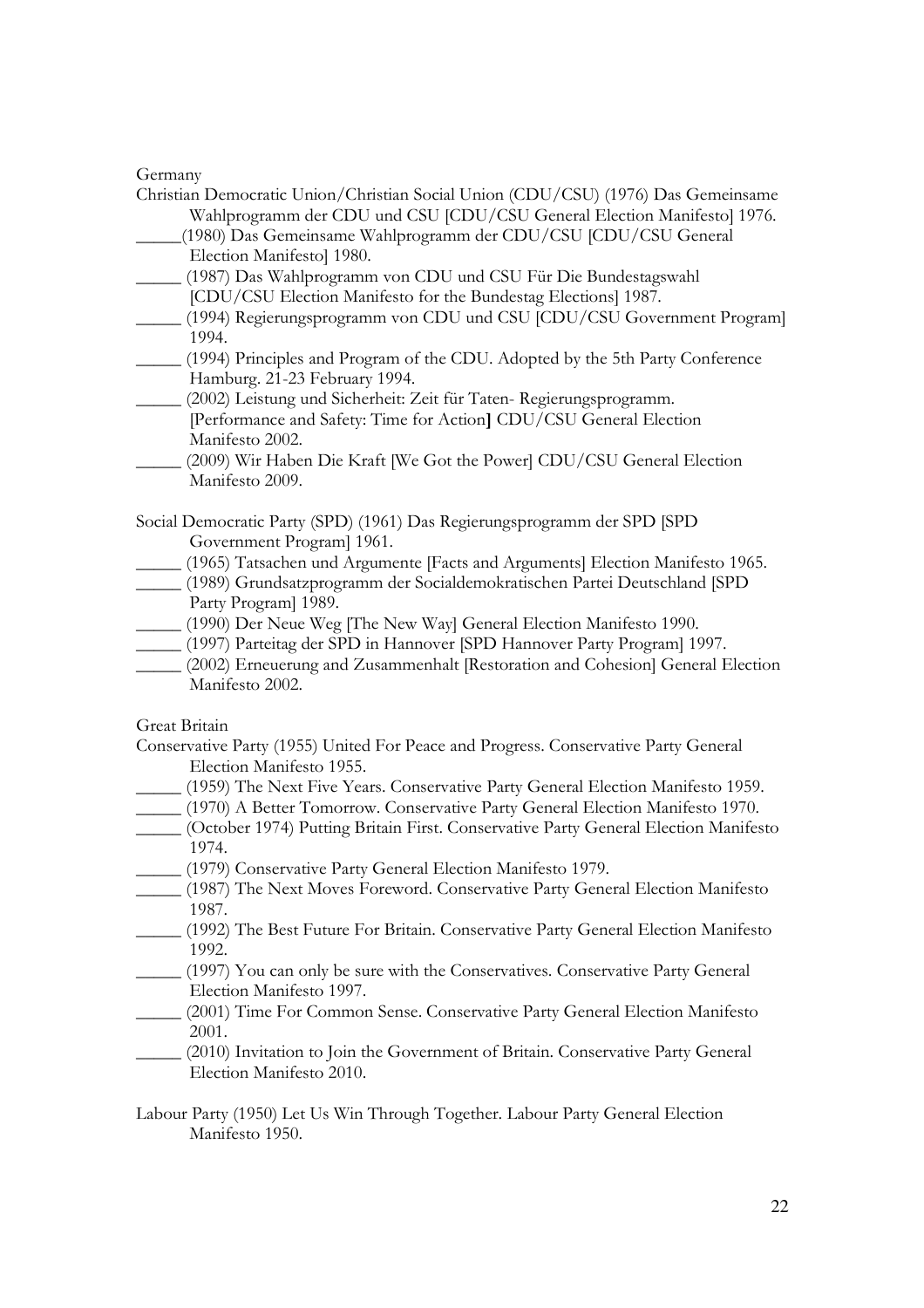- \_\_\_\_\_ (1964) The New Britain. Labour Party General Election Manifesto 1964.
- \_\_\_\_\_ (1970) Now Britain's Strong-Let's Make it Great to Live In. Labour Party General Election Manifesto 1970.
- \_\_\_\_\_ (1979) The Labour Way is the Better Way. Labour Party General Election Manifesto 1979.
- \_\_\_\_\_ (1983) The New Hope For Britain. Labour Party General Election Manifesto 1983.
- \_\_\_\_\_ (1987) Britain Will Win With Labour. Labour Party General Election Manifesto 1987.
- \_\_\_\_\_ (1997) New Labour Because Britain Deserves Better. Labour Party General Election Manifesto 1997.
- \_\_\_\_\_ (2001) Ambitions For Britain. Labour Party General Election Manifesto 2001.
- \_\_\_\_\_ (2005) Britain Forward, Not Back. Labour Party General Election Manifesto 2005.
- (2010) A future fair for all. Labour Party General Election Manifesto 2010.

### **Netherlands**

Christian Democratic Appeal (CDA) (1977) Niet bij brood alleen [Not by Bread Alone] CDA Election Manifesto 1977.

- \_\_\_\_\_ (1980) Program van Uitgangspunten van het Christen Democratisch Appèl [CDA Party Program and Principles] 1981.
- \_\_\_\_\_ (1981) Programma CDA Tweede-Kamerverkiezingen [CDA Election Manifesto] 1981.
- \_\_\_\_\_ (1986) Programma CDA Tweede-Kamerverkiezingen [CDA Election Manifesto] 1986.
- \_\_\_\_\_ (1993) Program van Uitgangspunten CDA [CDA Party Program] 1993.
- \_\_\_\_\_ (1994) Wat echt telt: werk, veiligheid, milieu [What really matters: Work, Safety, Environment]. CDA Election Manifesto 1994.
- \_\_\_\_\_ (1998) Samenleven doe je niet alleen: verkiezingsprogramma [Living together, not Alone]. 1998-2002. CDA Election Manifesto 1998.
- (2002) Betrokken samenleving, betrouwbare overheid [Concerned Society, Reliable Government] CDA Election Manifesto 2002.
- \_\_\_\_\_ (2006) Vertrouwen in Nederland. Vertrouwen in elkaar [Trust in Netherlands, Trust Each Other] CDA Election Manifesto 2006.
- \_\_\_\_\_ (2010) Slagvaardig en samen [Decided and Together]. CDA Election Manifesto 2010.
- \_\_\_\_\_ (2012) Iedereen: verkiezingsprogramma 2012-2017 [Everyone: CDA Election Manifesto] 2012.

Labour Party (PvDA) (1956) Verkiezingsprogram [PvDA Election Manifesto] 1956.

- \_\_\_\_\_ (1982) Programma PvdA Tweede-Kamerverkiezingen [PvDA Election Manifesto] 1982.
- \_\_\_\_\_ (1994) Wat mensen bindt: verkiezingsprogramma [What Binds People? PvDA Election Manifesto] 1994.
- \_\_\_\_\_ (2002) Samen voor de toekomst [Together For the Future] PvDA Election Manifesto 2002.
- \_\_\_\_\_ (2006) Samen sterker : werken aan een beter Nederland. Verkiezingsprogramma Tweede Kamerverkiezingen [Stronger together: working towards a better Netherlands] PvDA Election Manifesto 2006.
- \_\_\_\_\_ (2012) Nederland sterker & socialer: verkiezingsprogramma [A Stronger and Social Netherlands] PvDA Election Manifesto 2012.